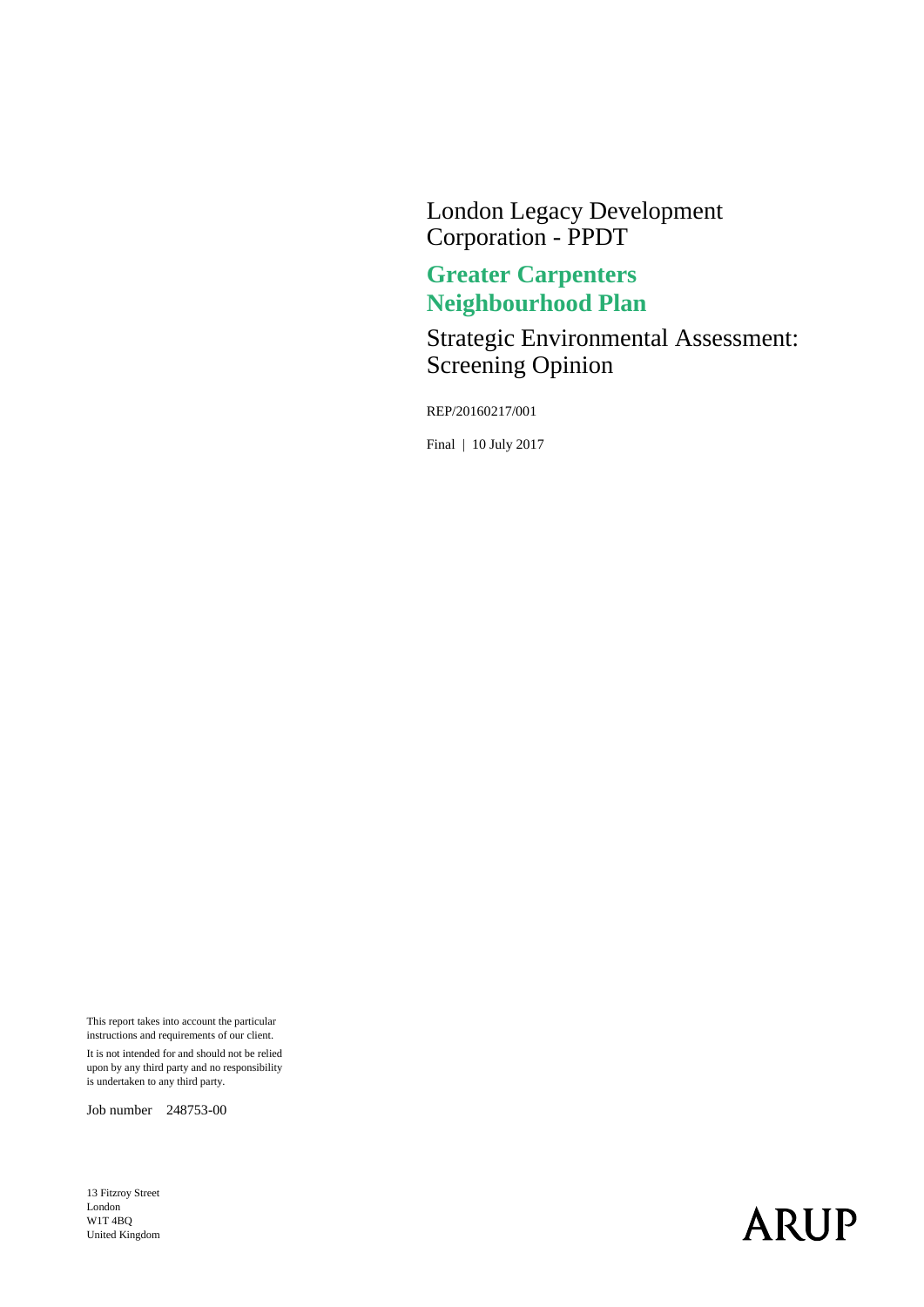## **Contents**

|   |                                              | Page         |
|---|----------------------------------------------|--------------|
| 1 | <b>Introduction</b>                          |              |
| 2 | <b>Greater Carpenters Neighbourhood Plan</b> | $\mathbf{2}$ |
| 3 | <b>SEA Screening Assessment</b>              | 4            |
| 4 | <b>Consultation</b>                          | 8            |
| 5 | <b>Screening Opinion</b>                     | q            |

### **Appendices**

**[Appendix A](#page-11-0)** [Consultation Responses](#page-11-1)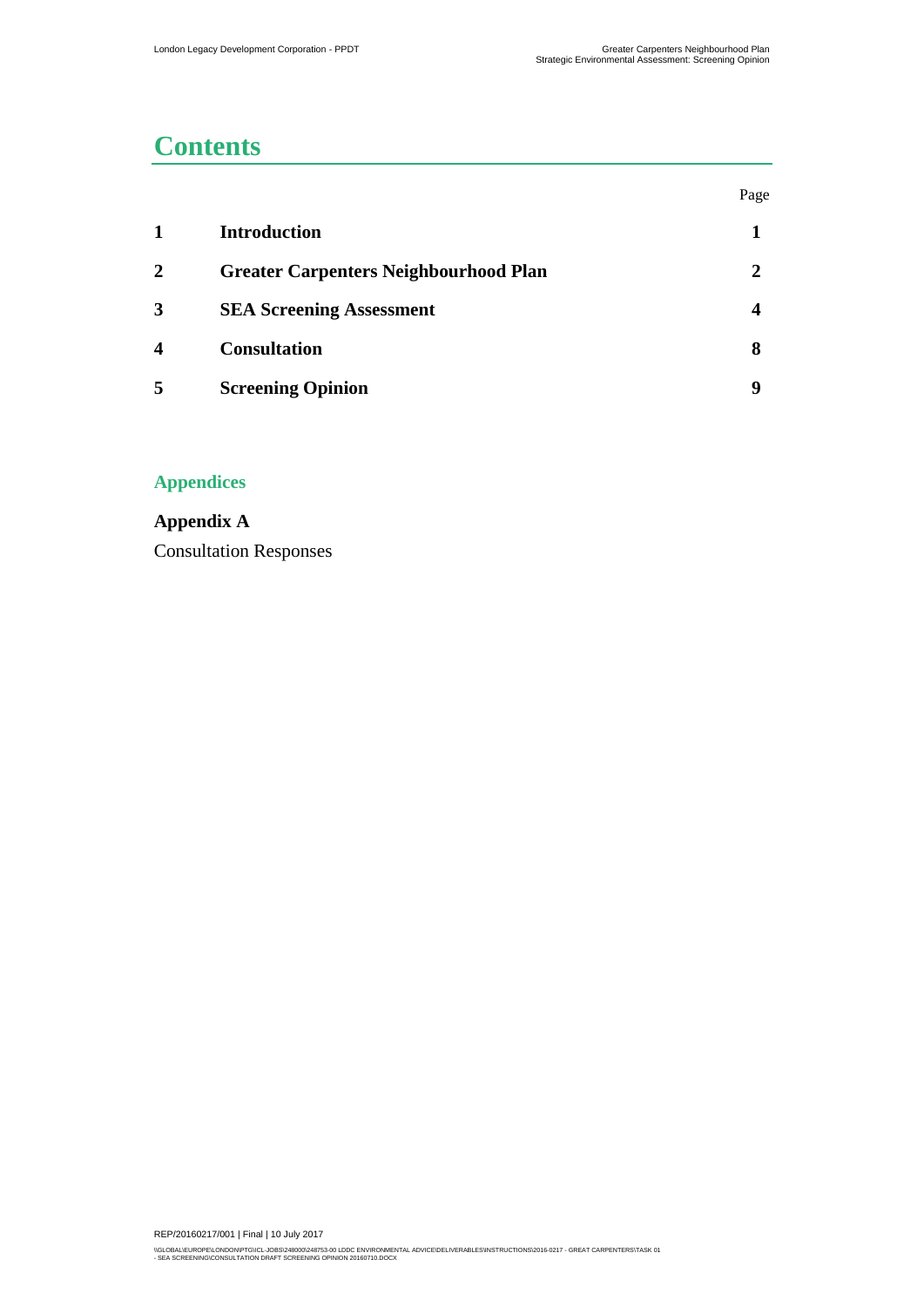## <span id="page-2-0"></span>**1 Introduction**

This screening opinion has been prepared on behalf of the London Legacy Development Corporation, as the responsible authority, by Over Arup & Partners Limited. This screening opinion considers whether the Greater Carpenters Neighbourhood Plan, will result in likely significant environmental effects, and therefore whether a Strategic Environmental Assessment (SEA) is required. The draft Greater Carpenters Neighbourhood Plan  $(4<sup>th</sup> draft, 6<sup>th</sup> February 2017, 'the$ Plan') has been screened under Regulation 9(1) of the Environmental Assessment of Plans and Programmes Regulations 2004<sup>1</sup> ('the SEA Regulations'), which implement the SEA Directive into domestic legislation.

<span id="page-2-1"></span>SEAs are legislated for by European Directive 2001/42/EC ('the SEA Directive') "on the assessment of the effects of certain plans and programmes on the environment", and are required "*to provide for a high level of protection of the environment and to contribute to the integration of environmental considerations into the preparation and adoption of plans and programmes with a view to promoting sustainable development*" 2 .

There is no legal requirement for a neighbourhood plan to have a SA as set out in Section 19 of the Planning and Compulsory Purchase Act 2004. However, if SEA screening determines that further assessment is required, guidance associated with  $SA<sup>3</sup>$  is considered to provide a useful approach for undertaking SEA of a neighbourhood plan. The planning practice guidance on SEA for neighbourhood plans<sup>4</sup> states that a strategic environmental assessment may be required, for example, where:

- a neighbourhood plan allocates sites for development;
- the neighbourhood area contains sensitive natural or heritage assets that may be affected by the proposals in the plan; and
- the neighbourhood plan is likely to have significant environmental effects that have not already been considered and dealt with through a sustainability appraisal of the Local Plan.

REP/20160217/001 | Final | 10 July 2017

<sup>1</sup> Schedule 1 Criteria for determining the likely significance of effects on the environment, available at: <http://www.legislation.gov.uk/uksi/2004/1633/schedules/made>

<sup>&</sup>lt;sup>2</sup> A Practical Guide to the Strategic Environmental Assessment Directive, available at:

[https://www.gov.uk/government/uploads/system/uploads/attachment\\_data/file/7657/practicalguidesea.pdf](https://www.gov.uk/government/uploads/system/uploads/attachment_data/file/7657/practicalguidesea.pdf) <sup>3</sup> DCLG (2015) Planning Practice Guidance: Strategic environmental assessment and sustainability appraisal.

<sup>4</sup> Strategic environmental assessment and sustainability appraisal, paragraph 046, available at: [https://www.gov.uk/guidance/strategic-environmental-assessment-and-sustainability-appraisal#strategic](https://www.gov.uk/guidance/strategic-environmental-assessment-and-sustainability-appraisal#strategic-environmental-assessment-requirements-for-neighbourhood-plans)[environmental-assessment-requirements-for-neighbourhood-plans](https://www.gov.uk/guidance/strategic-environmental-assessment-and-sustainability-appraisal#strategic-environmental-assessment-requirements-for-neighbourhood-plans)

<sup>\\</sup>GLOBAL\EUROPE\LONDON\PTG\ICL-JOBSQ248000\248753-00 LDDC ENVIRONMENTAL ADVICE\DELIVERABLES\INSTRUCTIONS\2016-0217 - GREAT CARPENTERS\TASK 01<br>- SEA SCREENING\CONSULTATION DRAFT SCREENING OPINION 20160710.DOCX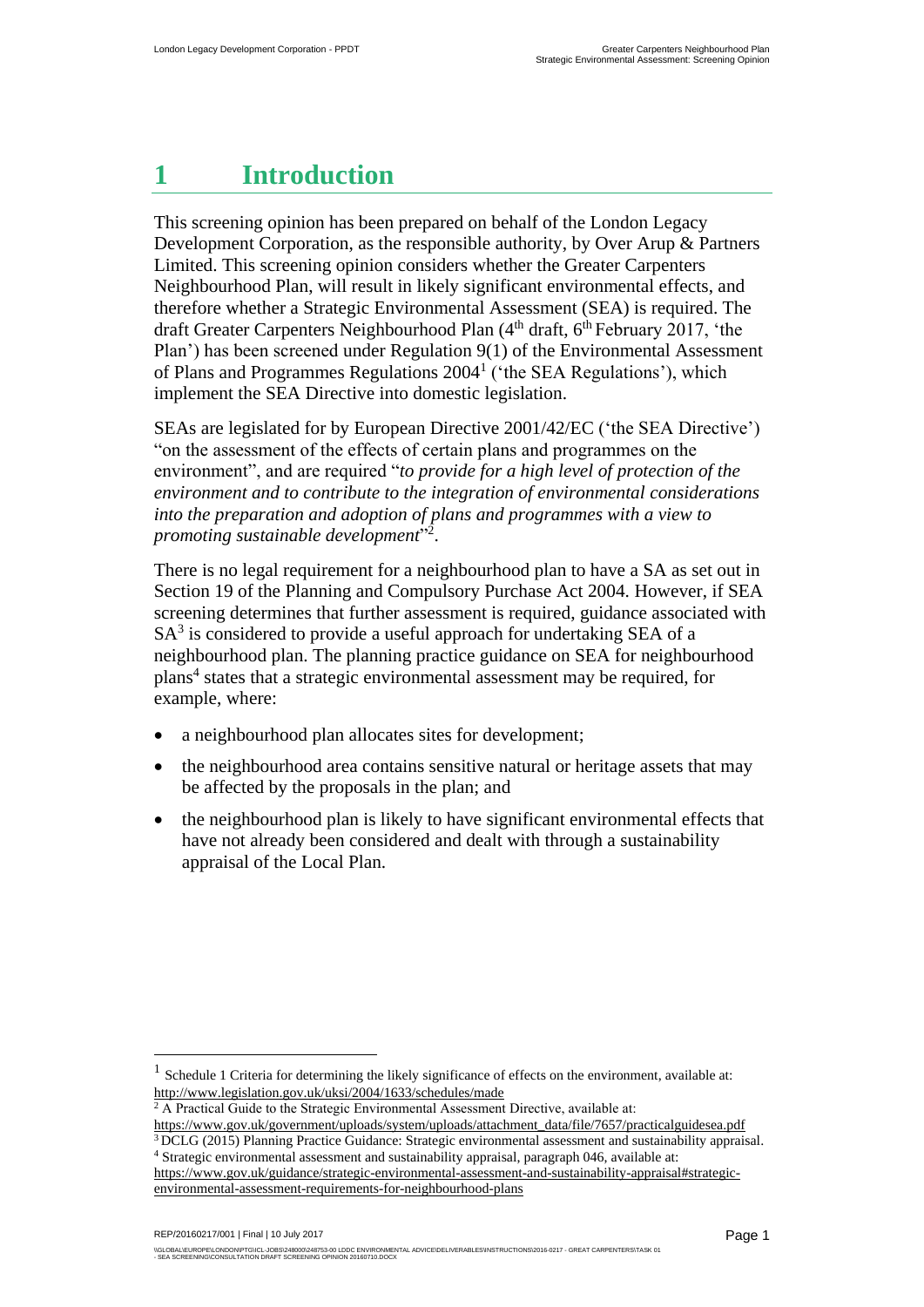# <span id="page-3-0"></span>**2 Greater Carpenters Neighbourhood Plan**

The Plan was prepared by the Greater Carpenters Neighbourhood Forum, to further social, economic and environmental well-being of the Greater Carpenters area. The Plan aims to guide development for Site Allocation SA3.4: the Greater Carpenters District from the Local Plan, and two Local Open Spaces.

The area is shown in [Figure 1](#page-3-1) and includes the Carpenters Estate and the surrounding blocks of flats. It includes Carpenters Primary School, the Carpenters and Docklands Centre, the building Crafts College, Carpenters Estate TMO building, local shops, businesses and the Carpenters Arms.

The neighbourhood lies within Flood Zone 3 and is to the north east of the Waterworks River. The neighbourhood is also within the Newham Air Quality Management Area (AQMA) designated for PM<sub>10</sub> and NO<sub>2</sub>.



Figure 1: Greater Carpenters Neighbourhood

<span id="page-3-1"></span>The Plan comprises seven vision statements, which are supported by eleven objectives; a masterplan, and six policies, as summarised in [Table 1.](#page-4-0) The final policy (4.6 Project List) lists the proposed projects applicable to the Greater Carpenters neighbourhood area.

REP/20160217/001 | Final | 10 July 2017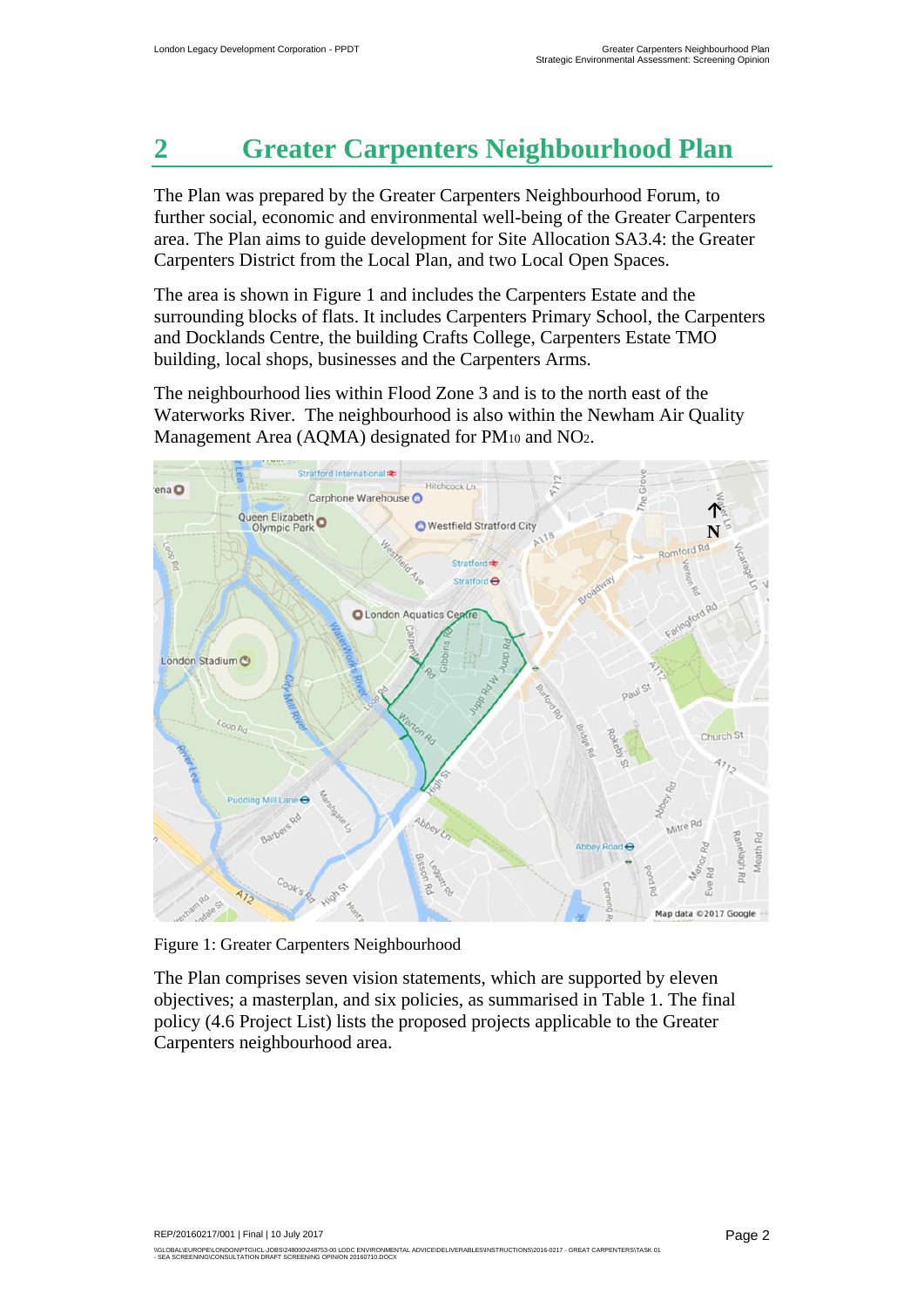| Table 1: Greater Carpenters Neighbourhood Plan Summary |  |
|--------------------------------------------------------|--|
|                                                        |  |

<span id="page-4-0"></span>

| <b>Plan Themes</b> | <b>Relevant Plan</b><br><b>Vision</b>                                                          | <b>Associated Plan Objectives</b>                                                                                                                                                                                                 | <b>Relevant Supporting Figures</b>                                                                                                                                     | <b>Relevant Plan Policy</b>                                                                                                                          |
|--------------------|------------------------------------------------------------------------------------------------|-----------------------------------------------------------------------------------------------------------------------------------------------------------------------------------------------------------------------------------|------------------------------------------------------------------------------------------------------------------------------------------------------------------------|------------------------------------------------------------------------------------------------------------------------------------------------------|
| Housing            | 1.1 Revilatised                                                                                | 2.2 Energy & Water Infrastructure<br>2.4 Housing refurbishment & sensitive infill                                                                                                                                                 | 3.1 Proposed New Development<br>4.10 Proposed Housing                                                                                                                  | 4.3 Homes refurbishment & sensitive infill<br>4.6 Project List                                                                                       |
| Community          | 1.1 Revilatised<br>1.2 Vibrant and<br>inclusive<br>1.4 Healthy<br>1.5 Empowered<br>1.7 Engaged | 2.3 Green space, biodiversity & community<br>gardening<br>2.5 Health & wellbeing<br>2.7 Education & skills<br>2.8 Community ownership & empower<br>2.9 Community culture & assets of<br>community value<br>2.11 Heritage & legacy | 3.1 Proposed New Development<br>4.1 Fast food buffer zones<br>4.7 Proposed uses for public green space                                                                 | 4.2 Green space, biodiversity & community<br>gardening<br>4.5 Community facilities, ownership &<br>empowerment<br>4.6 Project List                   |
| Economy            | 1.6 Integrated                                                                                 | 2.1 Economy & Employment                                                                                                                                                                                                          | 3.1 Affordable Workspace above Garages                                                                                                                                 | 4.1 Economy & employment<br>4.5 Community facilities, ownership &<br>empowerment<br>4.6 Project List                                                 |
| Transport          | 1.5 Empowered<br>1.6 Integrated                                                                | 2.6 Transport connections & movement                                                                                                                                                                                              | 3.1/4.15 Proposed bus route 276<br>3.1/4.17 Proposed bus route 339<br>4.13 Proposed bus route 205<br>4.18 Proposed pedestrian network<br>4.19 Proposed cycling network | 4.4 Transport connections & movement<br>4.6 Project List                                                                                             |
| Public Realm       | 1.2 Vibrant and<br>inclusive<br>1.4 Healthy                                                    | 2.3 Green space, biodiversity & community<br>gardening<br>2.9 Community culture & assets of<br>community value<br>2.11 Heritage & legacy                                                                                          | 3.1 Proposed Green Corridor<br>3.1 Proposed Green Space Network<br>4.7 Proposed uses for public green space                                                            | 4.2 Green space, biodiversity & community<br>gardening<br>4.6 Project List                                                                           |
| Sustainability     | 1.1 Revilatised<br>1.3 Resilient                                                               | 2.2 Energy & Water Infrastructure<br>2.3 Green space, biodiversity & community<br>gardening<br>2.10 Meanwhile uses                                                                                                                | 4.6 Proposed Green Space Network<br>4.7 Proposed uses for public green space                                                                                           | 4.1 Economy & employment<br>4.2 Green space, biodiversity & community<br>gardening<br>4.3 Homes refurbishment & sensitive infill<br>4.6 Project List |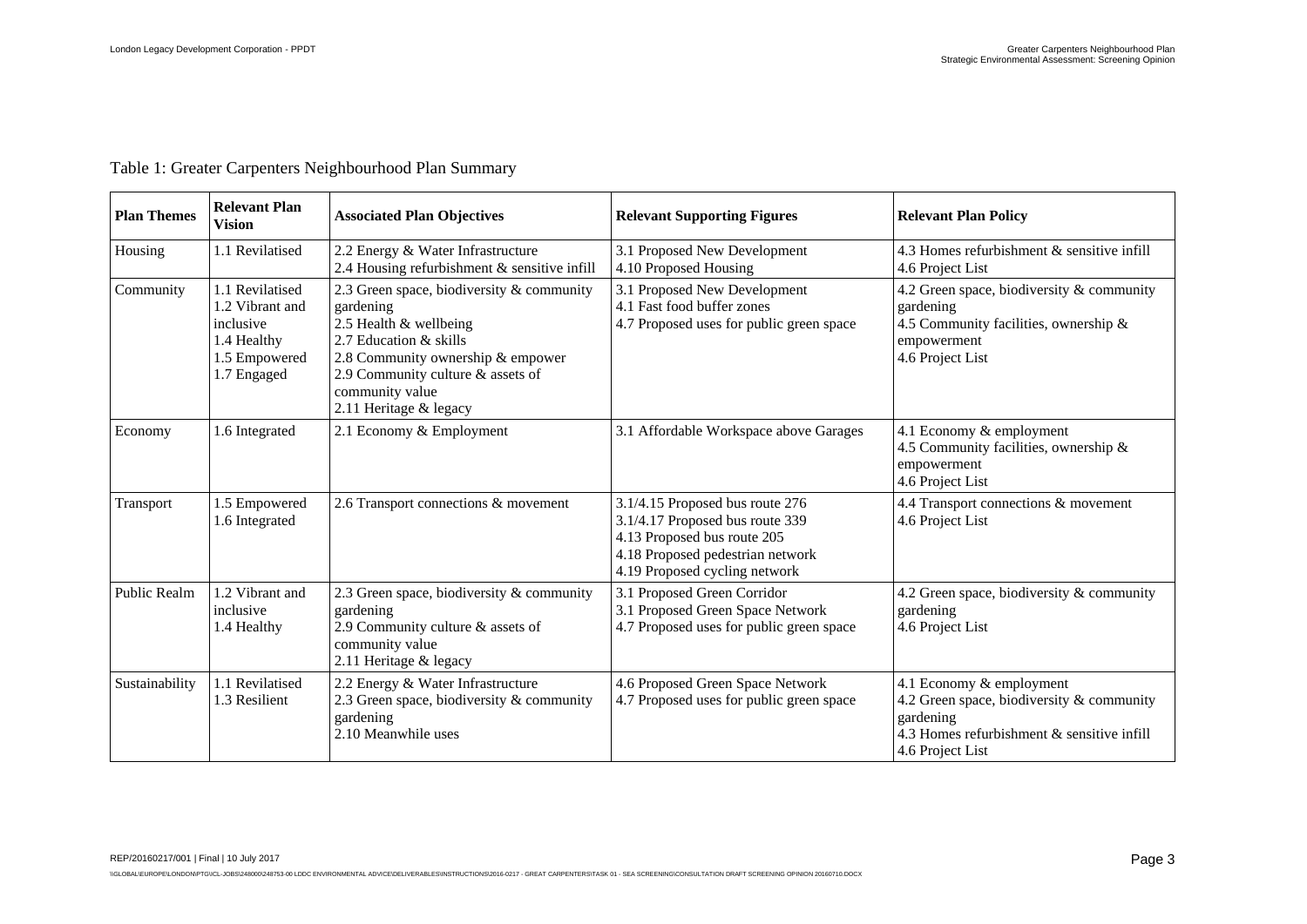## <span id="page-5-0"></span>**3 SEA Screening Assessment**

## **SEA Screening Criteria**

[Table 2](#page-5-1) below sets out the screening criteria contained within Schedule 1 of the SEA Regulations, and assesses the contents of the Plan against these criteria. This is undertaken by considering whether the implementation of the Plan is likely to result in significant environmental effects.

<span id="page-5-1"></span>Table 2: Assessment of the Greater Carpenters Neighbourhood Plan against the SEA screening criteria

| <b>SEA Screening Criteria</b><br><b>Relevant Aspects of the Plan</b>                                                                                                                                                         |                                                                                                                                                                                                                                                                                                                                                                                                                                                                     | Significant<br><b>Impact</b>                                  |  |
|------------------------------------------------------------------------------------------------------------------------------------------------------------------------------------------------------------------------------|---------------------------------------------------------------------------------------------------------------------------------------------------------------------------------------------------------------------------------------------------------------------------------------------------------------------------------------------------------------------------------------------------------------------------------------------------------------------|---------------------------------------------------------------|--|
| 1. The characteristics of plans and programmes, having regard, in particular, to-                                                                                                                                            |                                                                                                                                                                                                                                                                                                                                                                                                                                                                     |                                                               |  |
| (a) the degree to which the<br>plan or programme sets a<br>framework for projects<br>and other activities, either<br>with regard to the<br>location, nature, size and<br>operating conditions or by<br>allocating resources; | Proposals in the Plan include three housing<br>developments, two housing extensions, changes to<br>bus routes, new pedestrian crossings, improved<br>access to Stratford station, new workspace above<br>existing garages, changes to public realm lighting,<br>new uses for Public Green Space, road space re-<br>allocation, and restrictions on operating conditions<br>of some businesses.                                                                      | Possibly,<br>but at a<br>local level<br>without<br>mitigation |  |
|                                                                                                                                                                                                                              | Most of these proposals are consistent with the<br>Local Plan and SA, though aspects in the Plan<br>regarding new workspace above garages and new<br>uses for Public Green space provide more specific<br>details. These factors have the potential to result in<br>significant effects.<br>The proposed changes to bus routes have not been<br>tested in the SA, though bus route location is within<br>the remit of TfL.                                          |                                                               |  |
| b) the degree to which the<br>plan or programme<br>influences other plans and<br>programmes including<br>those in a hierarchy;                                                                                               | The Plan exists as the most locally focused<br>document in the hierarchy of planning policy,<br>though it is likely to influence future planning<br>applications in the neighbourhood. As there is a<br>limited and focussed influence, it is unlikely that<br>this would lead to significant environmental effects<br>at more than a local level.                                                                                                                  | N <sub>0</sub>                                                |  |
| (c) the relevance of the<br>plan or programme for the<br>integration of<br>environmental<br>considerations in<br>particular with a view to<br>promoting sustainable<br>development;                                          | As summarised in Table 1, the Plan considers waste<br>generation, biodiversity, green networks,<br>landscaping, health-focussed development,<br>sustainable drainage, active transport prioritisation,<br>bird boxes, community owned solar power and<br>sustainable housing within its policies. All of the<br>environmental considerations in the Plan are<br>consistent with the Local Plan, and are unlikely to<br>result in significant environmental effects. | N <sub>0</sub>                                                |  |
| (d) environmental<br>problems relevant to the<br>plan or programme;                                                                                                                                                          | The Plan aims to address environmental problems<br>such as poor air pollution, low biodiversity, natural<br>amenity, and flood risk. These problems are also<br>noted within the Local Plan, therefore it is                                                                                                                                                                                                                                                        | No.                                                           |  |

<sup>\\</sup>GLOBAL\EUROPE\LONDON\PTG\ICL-JOBSQ248000\248753-00 LDDC ENVIRONMENTAL ADVICE\DELIVERABLES\INSTRUCTIONS\2016-0217 - GREAT CARPENTERS\TASK 01<br>- SEA SCREENING\CONSULTATION DRAFT SCREENING OPINION 20160710.DOCX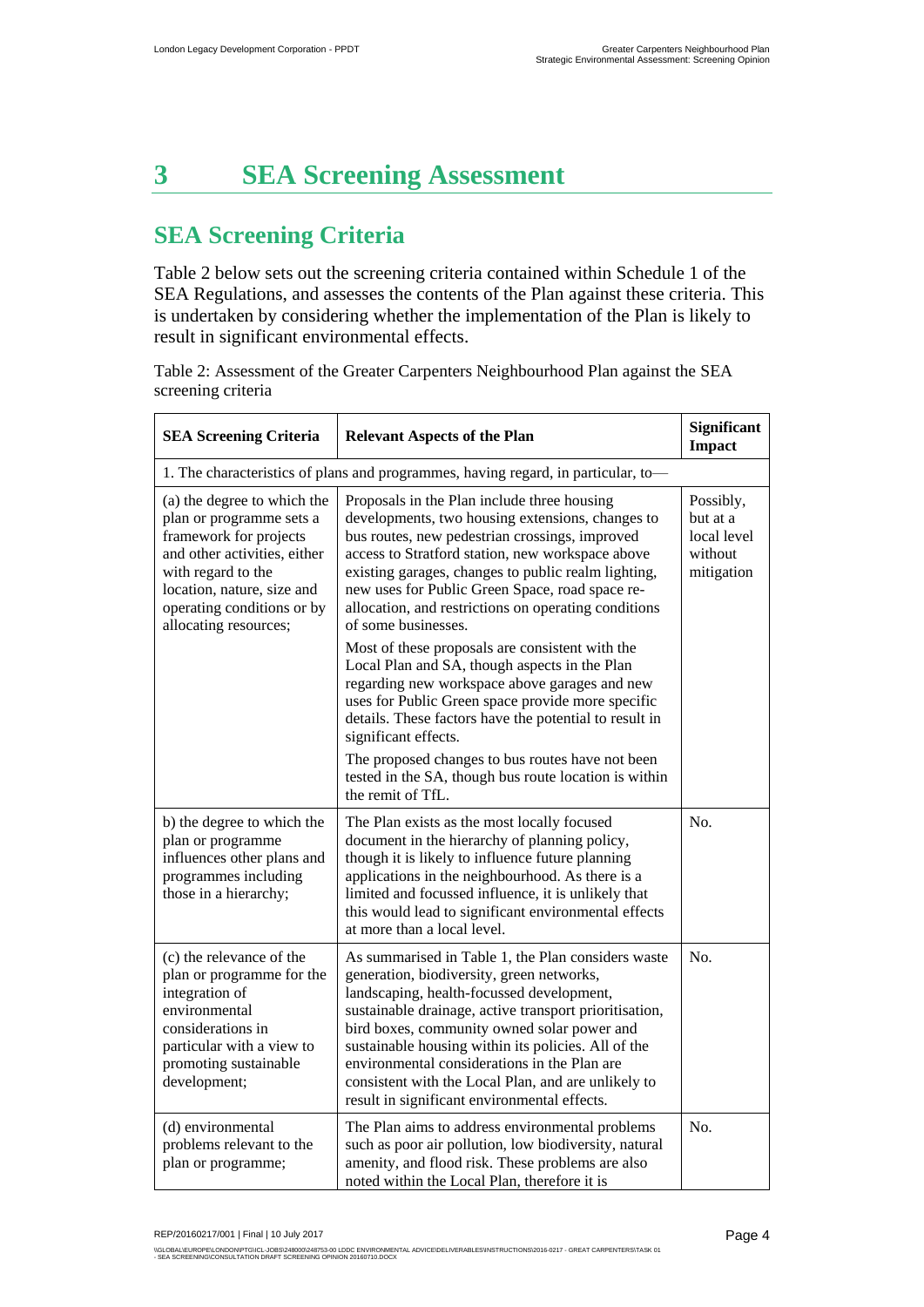| <b>SEA Screening Criteria</b><br><b>Relevant Aspects of the Plan</b>                                                                                                                                                      |                                                                                                                                                                                                                                                                                                                                                                                                                                                                                                                                                                                                 | Significant<br><b>Impact</b>                                  |
|---------------------------------------------------------------------------------------------------------------------------------------------------------------------------------------------------------------------------|-------------------------------------------------------------------------------------------------------------------------------------------------------------------------------------------------------------------------------------------------------------------------------------------------------------------------------------------------------------------------------------------------------------------------------------------------------------------------------------------------------------------------------------------------------------------------------------------------|---------------------------------------------------------------|
|                                                                                                                                                                                                                           | considered that significant environmental effects are<br>unlikely.                                                                                                                                                                                                                                                                                                                                                                                                                                                                                                                              |                                                               |
| (e) the relevance of the<br>plan or programme for the<br>implementation of<br>Community legislation on<br>the environment (for<br>example, plans and<br>programmes linked to<br>waste management or<br>water protection). | The Plan encourages economic strategies that<br>consider waste management, and house building<br>that demonstrates SuDS, effective waste<br>management, and use of renewable energy.<br>However, the Plan does not go into detail about<br>implementation of these environmental initiatives as<br>details are likely to be developed as projects are<br>brought forward. The Plan does not influence the<br>implementation of the Community legislation on the<br>environment, therefore it is considered that these<br>initiatives are unlikely to have significant<br>environmental effects. | No.                                                           |
| to                                                                                                                                                                                                                        | 2. Characteristics of the effects and of the area likely to be affected, having regard, in particular,                                                                                                                                                                                                                                                                                                                                                                                                                                                                                          |                                                               |
| (a) the probability,<br>duration, frequency and<br>reversibility of the effects;                                                                                                                                          | The proposed changes to bus routes have not been<br>tested in the SA of the Local Plan, and proposals for<br>workspace and new uses for Public Green Space<br>provide more specific details to that tested within<br>the Local Plan. Though it is likely that effects would<br>be experienced at a local level and mitigated within<br>each project. The effects of these interventions are<br>likely to be reversible, however the duration and<br>frequency of effects is unknown at this stage.                                                                                              | Possibly,<br>but at a<br>local level<br>without<br>mitigation |
| (b) the cumulative nature<br>of the effects;                                                                                                                                                                              | The proposed changes to bus routes, further detail<br>for new workspace above garages, and new uses for<br>Public Green space have not been tested for<br>cumulative effects in the SA of the Local Plan. The<br>receptors of these cumulative effects are unknown,<br>so the significance is uncertain.                                                                                                                                                                                                                                                                                        | Possibly,<br>but at a<br>local level<br>without<br>mitigation |
| (c) the trans-boundary<br>nature of the effects;                                                                                                                                                                          | Due to the location of the Greater Carpenters<br>Neighbourhood, transboundary effects are<br>considered unlikely.                                                                                                                                                                                                                                                                                                                                                                                                                                                                               | No.                                                           |
| (d) the risks to human<br>health or the environment<br>(for example, due to<br>accidents);                                                                                                                                | Due to the location of the Greater Carpenters<br>Neighbourhood in Flood Zone 3, risks to human<br>health or the environment from flooding are<br>considered likely in the long term (once in 100<br>years), and would be exacerbated by climate<br>change. However, project specific mitigation<br>(implementation of climate change resilience)<br>would reduce the likelihood of effects.                                                                                                                                                                                                     | Possibly,<br>but at a<br>local level<br>without<br>mitigation |
| (e) the magnitude and<br>spatial extent of the<br>effects (geographical area<br>and size of the population<br>likely to be affected);                                                                                     | The Plan remains inside the boundaries of SA3.4,<br>and covers 6.6ha. The population is approximately.<br>$2,250$ people.                                                                                                                                                                                                                                                                                                                                                                                                                                                                       | No.                                                           |
| (f) the value and<br>vulnerability of the area<br>likely to be affected due<br>$to-$                                                                                                                                      | The neighbourhood lies within Flood Zone 3 and is<br>within the Newham Air Quality Management Area<br>(AQMA) designated for $PM_{10}$ and $NO_2$ . There are<br>no heritage designations. The proposed changes to<br>bus routes, new workspace above garages, and new                                                                                                                                                                                                                                                                                                                           | Possibly,<br>but at a<br>local level<br>without<br>mitigation |

<sup>\\</sup>GLOBAL\EUROPE\LONDON\PTG\ICL-JOBSQ248000\248753-00 LDDC ENVIRONMENTAL ADVICE\DELIVERABLES\INSTRUCTIONS\2016-0217 - GREAT CARPENTERS\TASK 01<br>- SEA SCREENING\CONSULTATION DRAFT SCREENING OPINION 20160710.DOCX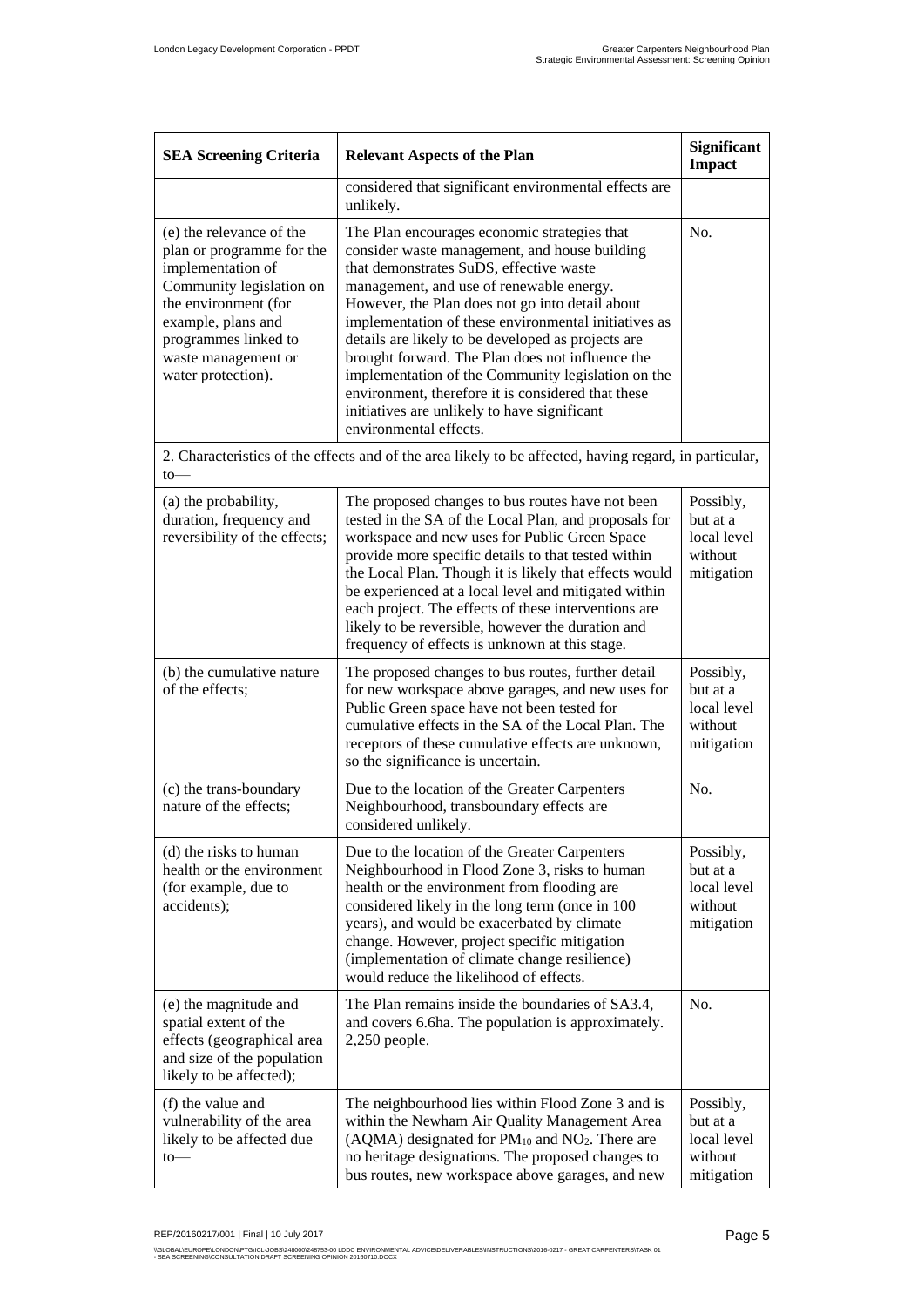| <b>SEA Screening Criteria</b>                                                                                                           | <b>Relevant Aspects of the Plan</b>                                                                                                                                                                                                                                                                                             | <b>Significant</b><br><b>Impact</b>                            |
|-----------------------------------------------------------------------------------------------------------------------------------------|---------------------------------------------------------------------------------------------------------------------------------------------------------------------------------------------------------------------------------------------------------------------------------------------------------------------------------|----------------------------------------------------------------|
| (i) special natural<br>characteristics or cultural<br>heritage;                                                                         | uses for Public Green space may encourage land-use<br>intensification, which may result in more vehicle<br>trips.                                                                                                                                                                                                               |                                                                |
| (ii) exceeded<br>environmental quality<br>standards or limit values;<br>(iii) intensive land-use;                                       |                                                                                                                                                                                                                                                                                                                                 |                                                                |
| $(g)$ the effects on areas or<br>landscapes which have a<br>recognised national,<br>Community or<br>international protection<br>status. | There are no landscapes which have a recognised<br>national, Community or international protection<br>status within the Plan area, however there are two<br>Local Open Spaces that are considered assets of<br>community value. The Plan proposes several<br>initiatives that would affect open spaces in the<br>neighbourhood. | Possibly,<br>but at a<br>local level<br>without<br>mitigation. |

## <span id="page-7-0"></span>**Comparison with the SA of the Local Plan**

Having assessed the Plan against the criteria in Schedule 1 of the Environmental Assessment of Plans and Programmes Regulations 2004<sup>[1](#page-2-1)</sup>, it is evident that there is a potential for significant environmental effects to occur as a result of interventions included in the Plan. However, a material consideration in this determination is whether the SA of the London Legacy Development Corporation (LLDC) Local Plan 2015 ('the Local Plan') addresses any potential significant effects associated with the Plan.

Table 3-7 of the  $SA<sup>5</sup>$  of the Local Plan summarises the site allocation for Greater Carpenter District (SA 3.4) against 15 SA objectives. Nine of the objectives have positive appraisals, five are neutral, and one is positive or negative depending on implementation. Mitigation and enhancement measures were suggested where it was deemed to mitigate adverse effects or enhance positive effects.

The aspects of the Plan relevant to housing are likely to be in line with the findings of the SA against objective 4 *To ensure housing provision meets local needs*, which was assessed as neutral. The Plan incorporates 500 additional dwellings driven by local needs, though this is unlikely to be of a scale that new or different effects would occur compared to the SA.

The Plan is likely to positively influence SA objectives 7 *To encourage sustainable economic growth, inclusion and business development* and 8 *To increase employment opportunities for all residents in the local area*, which were assessed as neutral in the SA, by proposing additional low cost workspace, a priority local apprenticeships / employment, and a local business association. Although this may result in different (positive) effects, these are likely to already be maximised and are not likely to benefit from assessment. If all of the garages identified in Figure 3.1 of the Plan were built on, the resulting 50-60 units would

REP/20160217/001 | Final | 10 July 2017

\\GLOBAL\EUROPE\LONDON\PTG\ICL-JOBSQ248000\248753-00 LDDC ENVIRONMENTAL ADVICE\DELIVERABLES\INSTRUCTIONS\2016-0217 - GREAT CARPENTERS\TASK 01<br>- SEA SCREENING\CONSULTATION DRAFT SCREENING OPINION 20160710.DOCX

<sup>5</sup> Strategic Environmental Assessment and Sustainability Appraisal, available at [http://www.queenelizabetholympicpark.co.uk/-/media/lldc/local-plan/local-plan-examination](http://www.queenelizabetholympicpark.co.uk/-/media/lldc/local-plan/local-plan-examination-documents/local-documents/ld6--sustainability-appraisal-2014-inc-appendices--combined.ashx?la=en)[documents/local-documents/ld6--sustainability-appraisal-2014-inc-appendices--combined.ashx?la=en](http://www.queenelizabetholympicpark.co.uk/-/media/lldc/local-plan/local-plan-examination-documents/local-documents/ld6--sustainability-appraisal-2014-inc-appendices--combined.ashx?la=en)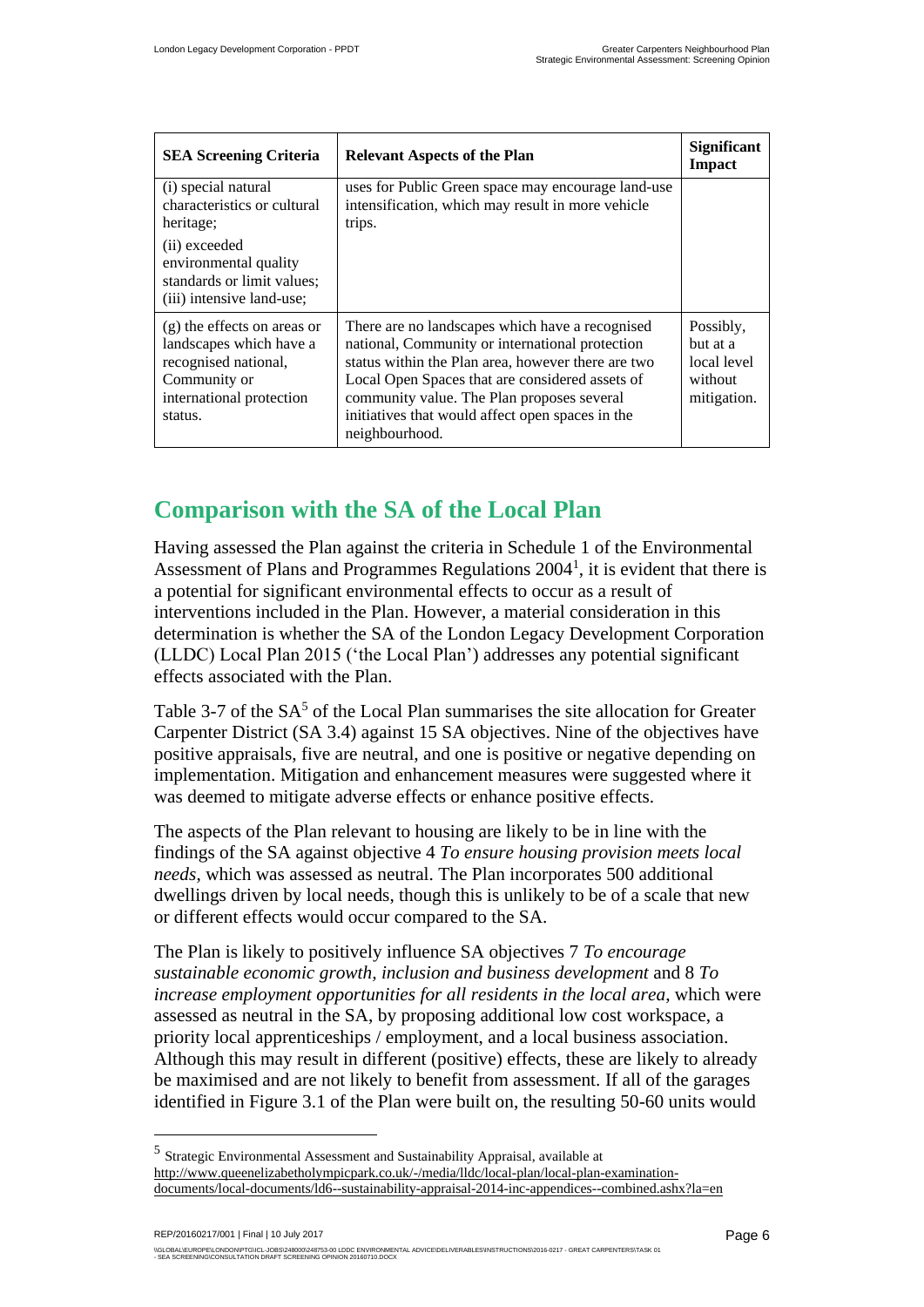have negligible effects on townscape, daylight, sunlight, and overshadowing, and visual impact due to their low profile in the context of the surrounding 2-3 storey residences. The new units may increase traffic in the area but would likely be negligible.

SA objective 9 *To protect and enhance biodiversity* and SA objective 10 *To protect and enhance townscape character and quality (including open space, public realm improvements and urban design*, were assessed as neutral and positive respectively within the SA. The various proposed new uses for Public Green space would have a positive impact on biodiversity and community health, and may also increase walking as a mode of transport.

SA objective 11 *To protect and enhance the cultural heritage resource*, was assessed as neutral within the SA, would likely be positively influenced by the Plan, with respect to the proposed local heritage/history trail.

SA objective 12 *To protect and enhance the quality of water features and resources and reduce the risk of flooding*, was assessed in the SA as being positive or negative depending on implementation. Objective 12 is likely to be positively influenced by the Plan due to the requirement that change of use developments include water retention measures, and that refurbishments include rainwater harvesting measures.

The proposals not included in the local plan are the proposed changes to bus routes, and further detail is provided on the mix of uses relating to new workspace above garages, and new uses for Public Green space. If all of the proposed changes to bus routes were implemented, they may result in localised changes to traffic flow, particularly for bus route 339, but the effects are unlikely to extend beyond the Great Carpenters neighbourhood.

### **Spatial extent of effects**

Whilst it is noted in section [0](#page-7-0) that as a result of the interventions contained within the Plan significant environmental effects may arise, it is important to understand the spatial context of these effects. Under Regulation 5(6) of the SEA Regulations, an environmental assessment is not likely to be required if a plan determines the use of a small area at a local level, unless significant effects are likely. With reference to this, it is likely that any effects would be experienced at a local level and have limited significance with respect to changing the current environment.

\\GLOBAL\EUROPE\LONDON\PTG\ICL-JOBSQ248000\248753-00 LDDC ENVIRONMENTAL ADVICE\DELIVERABLES\INSTRUCTIONS\2016-0217 - GREAT CARPENTERS\TASK 01<br>- SEA SCREENING\CONSULTATION DRAFT SCREENING OPINION 20160710.DOCX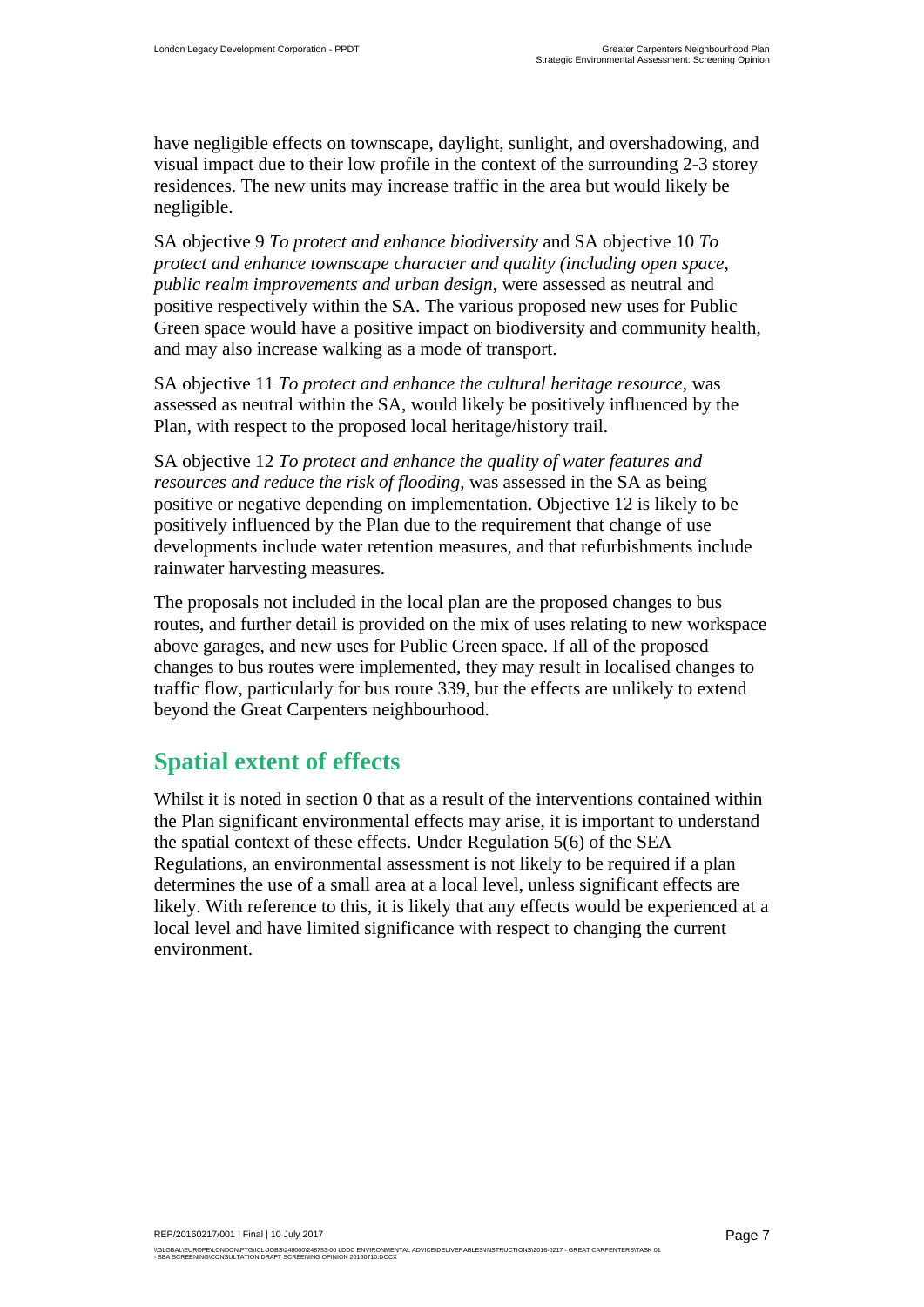## <span id="page-9-0"></span>**4 Consultation**

This screening opinion has also been the subject of consultation with the statutory consultation bodies identified in the SEA Regulations. These statutory bodies are:

- Natural England
- Historic England
- the Environment Agency

In addition, as a result of likely interest in the Plan, the London Borough of Newham and Transport for London have also been consulted as part of this screening process.

The full responses received are included in [Appendix A.](#page-11-0) A summary of consultation responses is reported below.

## **Natural England**

Natural England have stated that the Plan will not have significant effects on sensitive sites and is unlikely to affect significant populations of protected species. Therefore, the Plan does not need a SEA or a Habitats Regulations Assessment.

### **Historic England**

Comments still awaited.

### **The Environment Agency**

The Environmental Agency notes that the Plan area is in flood zones 2 and 3, and that the River Lee runs adjacent to the south western boundary of the Plan area. However they are in agreement that flooding impacts or impacts to the River Lee would have been assessed in the SEA of the Local Plan and that any site specific impacts would be addressed on a development by development basis.

### **London Borough of Newham**

Comments still awaited.

### **Transport for London**

Transport for London agree that transport impacts from the Plan would be local and negligible, and as such that the Plan does not require SEA.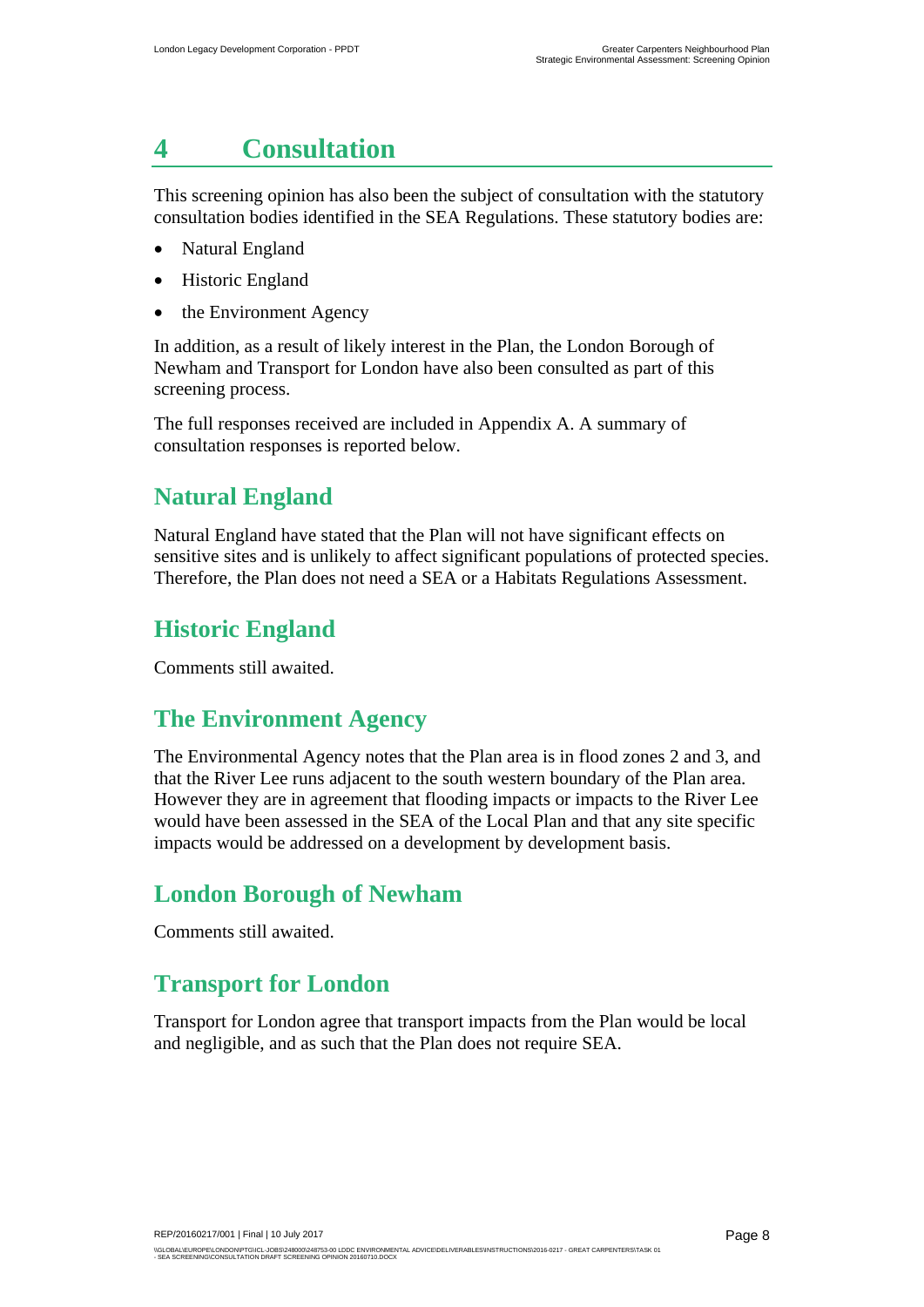## <span id="page-10-0"></span>**5 Screening Opinion**

The purpose of this screening opinion is to determine under Regulation 9(1) of the SEA Regulations whether the Greater Carpenters Neighbourhood Plan is likely to give rise to significant environmental effects and therefore require further SEA. The formulation of this screening opinion has been based on:

- Assessing the Plan against the SEA screening criteria contained within Schedule 1 of the SEA Regulations;
- Undertaking a review of the findings of the SA of Policy SA3.4 of the Local Plan; and
- Taking note of the comments of statutory consultation bodies and key stakeholders

Based on these factors, it is considered that further SEA of the Greater Carpenters Neighbourhood Plan is not required. The reasons for this are as follows:

- 1. The majority of effects have already been addressed as part of the SA of the Local Plan. No new effect are likely, but where there are potentially different effects, these are positive in nature.
- 2. The effects that occur are at a local level, in this case the Greater Carpenters neighbourhood. The population exposed to these potential change are small and effects would be confined to the neighbourhood area.
- 3. Any development that comes forward as a result of the Plan would also be subject to Environmental Impact Assessment (EIA), if it met the relevant thresholds, and would be subject to further assessment at the project level stage.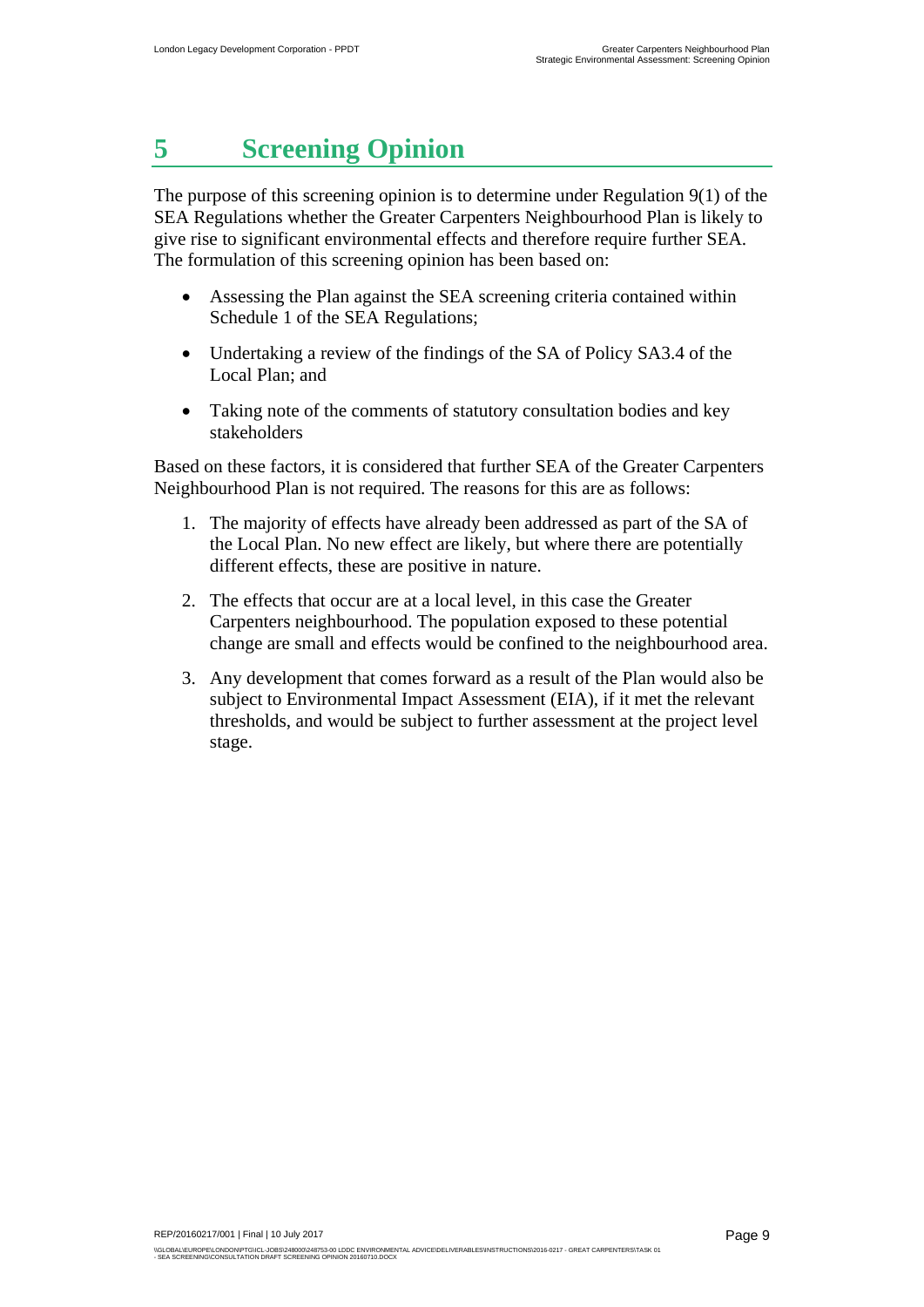<span id="page-11-0"></span>**Appendix A**

<span id="page-11-1"></span>Consultation Responses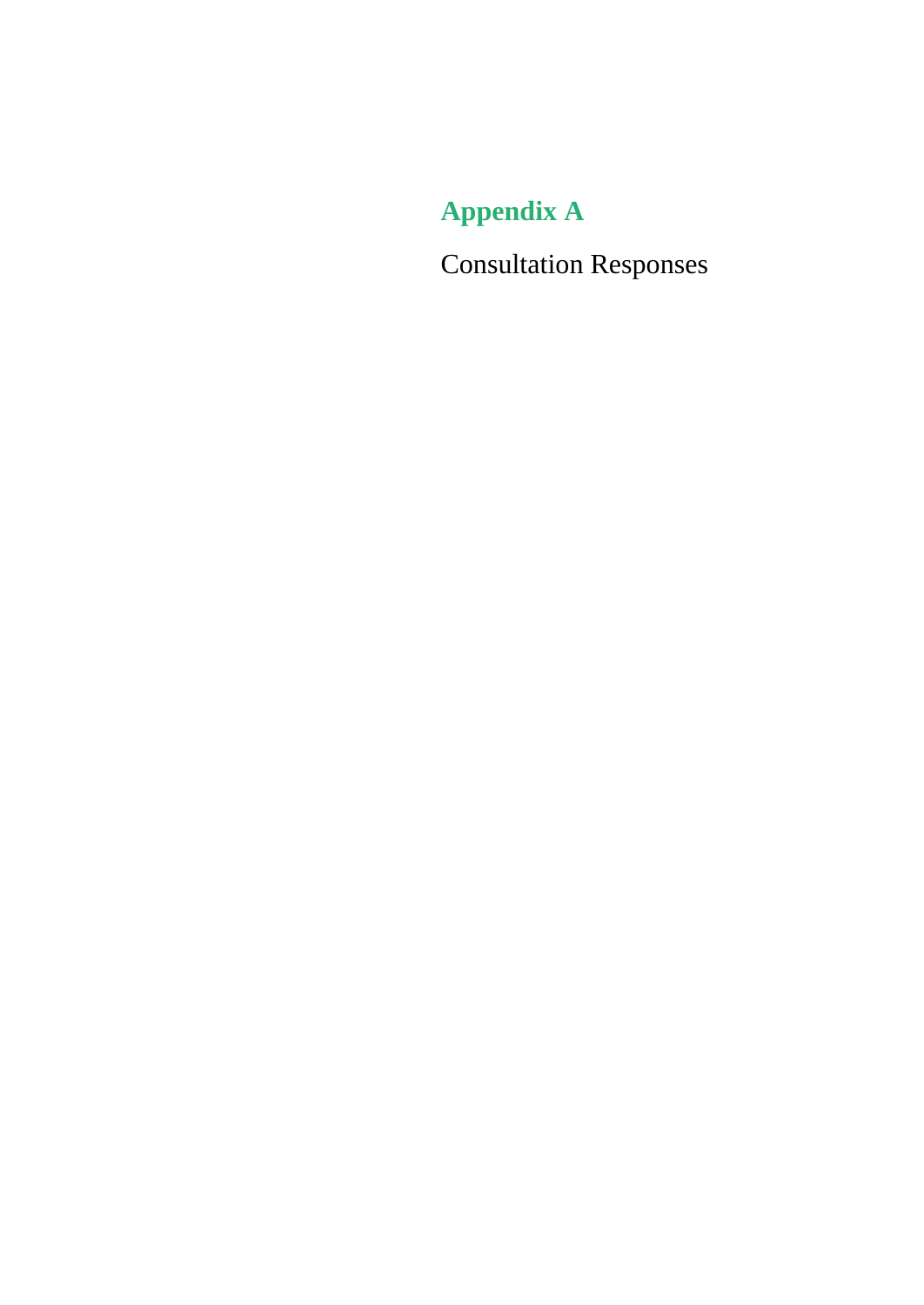# **A1 Natural England**

REP/20160217/001 | Final | 10 July 2017 NGLOBAL\EUROPE\LONDON\PTG\ICL-JOBS\248000'248753-00 LDDC ENVIRONMENTAL ADVICE\DELIVERABLES\INSTRUCTIONS\2016-0217 - GREAT CARPENTERS\TASK 01<br>- SEA SCREENING\CONSULTATION DRAFT SCREENING OPINION 20160710.DOCX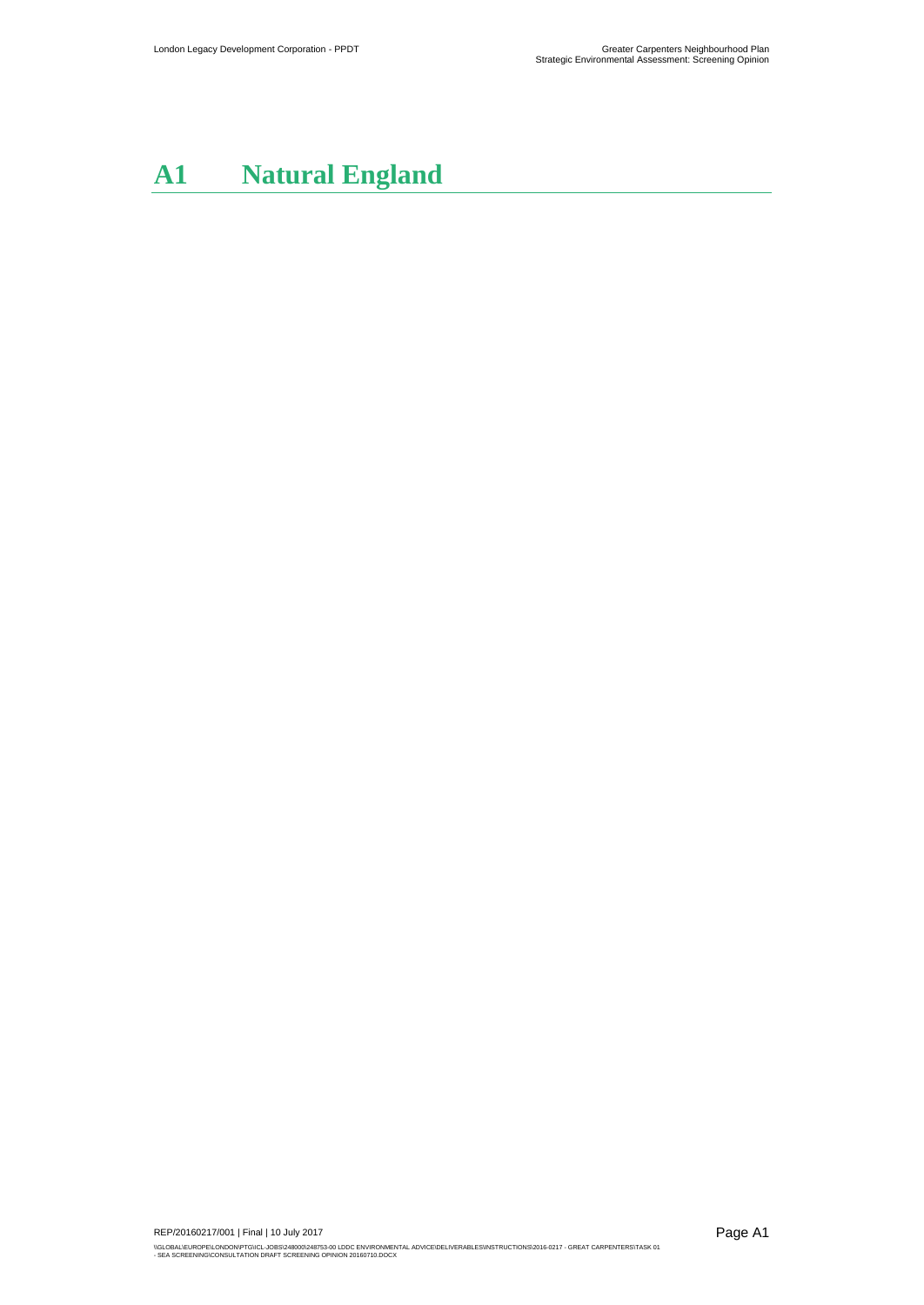Date: 12 April 2017 Our ref: 212576 Your ref: **Greater Carpenters Neighbourhood Plan** 

Gudrun Andrews Planning Policy & Decisions Team London Legacy Development Corporation Level 10, 1 Stratford Place Montfichet Road London E20 1EJ

Hornbeam House Crewe Business Park Electra Way Crewe **Cheshire** 

T 0300 060 3900

CW1 6GJ

#### **BY EMAIL ONLY**

Dear Gudrun,

Thank you for your consultation on the above dated 5 April 2017.

Natural England is a non-departmental public body. Our statutory purpose is to ensure that the natural environment is conserved, enhanced, and managed for the benefit of present and future generations, thereby contributing to sustainable development.

#### **Screening Request: Strategic Environmental Assessment Screening for Greater Carpenters Neighbourhood Plan**

Natural England is a statutory consultee in neighbourhood planning and must be consulted on draft neighbourhood development plans by the Parish/Town Councils or Neighbourhood Forums where they consider our interests would be affected by the proposals made.

We have checked our records and based on the information provided, we can confirm that in our view the proposals contained within the plan will not have significant effects on sensitive sites that Natural England has a statutory duty to protect. Natural England's opinion is that Greater Carpenters Neighbourhood Plan does **not** require a Strategic Environmental Assessment (SEA) or a Habitat Regulations Assessment (HRA).

We are not aware of significant populations of protected species which are likely to be affected by the policies / proposals within the plan. It remains the case, however, that the responsible authority should provide information supporting this screening decision, sufficient to assess whether protected species are likely to be affected.

We welcome the consideration of green corridors and multi-functional green infrastructure within the plan. Natural England does not have any further specific comments on this draft neighbourhood plan. However, we refer you to the attached annex which covers the issues and opportunities that should be considered when preparing a Neighbourhood Plan.

For any queries relating to the specific advice in this letter only please contact Sally Harries on 0208 026 4005. For any new consultations, or to provide further information on this consultation please send your correspondences to [consultations@naturalengland.org.uk.](mailto:consultations@naturalengland.org.uk)

We have attached a feedback form to this letter and welcome any comments you might have about our service.

Yours sincerely

Sally Harries, Sustainable Development, Thames Team

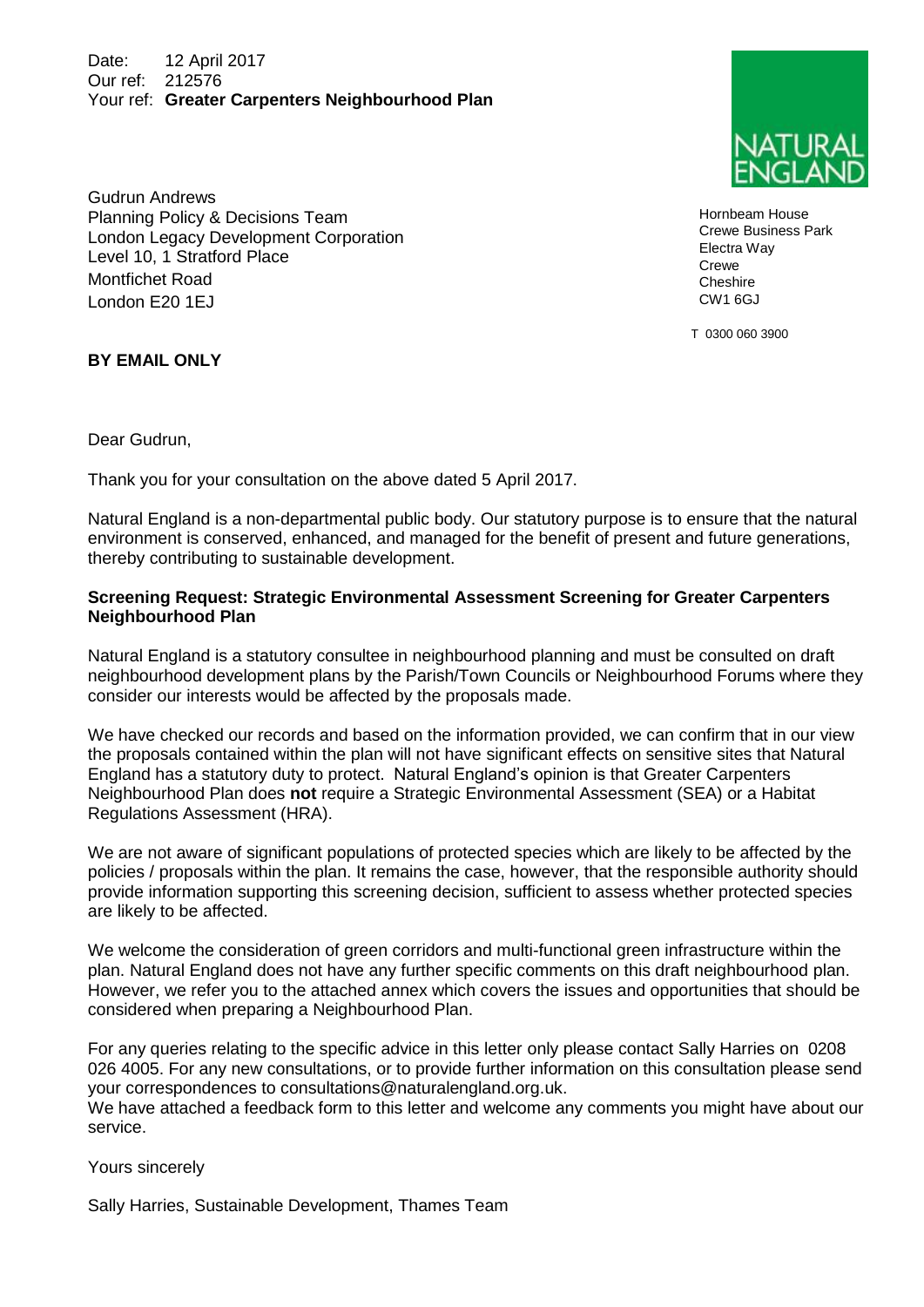## **Annex 1 - Neighbourhood planning and the natural environment: information, issues and opportunities**

### **Natural environment information sources**

The  $\text{Magic}^1$  website will provide you with much of the nationally held natural environment data for your plan area. The most relevant layers for you to consider are: **Ancient Woodland, Local Nature Reserves, National Trails, Priority Habitat Inventory, public rights of way (on the Ordnance Survey base map)** and **Sites of Special Scientific Interest (including their impact risk zones)**. Local environmental record centres may hold a range of additional information on the natural environment. A list of local record centres is available [here](http://www.nbn-nfbr.org.uk/nfbr.php)<sup>2</sup>.

**Priority habitats** are those habitats of particular importance for nature conservation, and the list of them can be found *[here](http://webarchive.nationalarchives.gov.uk/20140711133551/http:/www.naturalengland.org.uk/ourwork/conservation/biodiversity/protectandmanage/habsandspeciesimportance.aspx)<sup>3</sup>.* Most of these will be mapped either as **Sites of Special Scientific Interest**, on the Magic website or as **Local Wildlife Sites**. Your local planning authority should be able to supply you with the locations of Local Wildlife Sites.

**National Character Areas** (NCAs) divide England into 159 distinct natural areas. Each character area is defined by a unique combination of landscape, biodiversity, geodiversity and cultural and economic activity. NCA profiles contain descriptions of the area and statements of environmental opportunity, which may be useful to inform proposals in your plan. NCA information can be found [here](https://www.gov.uk/government/publications/national-character-area-profiles-data-for-local-decision-making)<sup>4</sup>.

There may also be a local **landscape character assessment** covering your area. This is a tool to help understand the character and local distinctiveness of the landscape and identify the features that give it a sense of place. It can help to inform, plan and manage change in the area. Your local planning authority should be able to help you access these if you can't find them online.

### **Natural environment issues to consider**

The [National Planning Policy Framework](https://www.gov.uk/government/publications/national-planning-policy-framework--2)<sup>5</sup> sets out national planning policy on protecting and enhancing the natural environment. [Planning Practice Guidance](http://planningguidance.planningportal.gov.uk/blog/guidance/natural-environment/)<sup>6</sup> sets out supporting guidance. Your local planning authority should be able to provide you with further advice on the potential impacts of your plan or order on the natural environment and the need for any environmental assessments.

### Landscape

Your plans or orders may present opportunities to protect and enhance locally valued landscapes. You may want to consider identifying distinctive local landscape features or characteristics such as ponds or woodland and think about how any new development proposals can respect and enhance local landscape character and distinctiveness or add to new and innovative landscape.

### Wildlife habitats

-

Some proposals can have adverse impacts on designated wildlife sites or other priority habitats (listed [here](http://webarchive.nationalarchives.gov.uk/20140711133551/http:/www.naturalengland.org.uk/ourwork/conservation/biodiversity/protectandmanage/habsandspeciesimportance.aspx)<sup>7</sup>), such as Sites of Special Scientific Interest or **Ancient woodland<sup>8</sup>.** If there are likely to be any adverse impacts you'll need to think about how such impacts can be avoided, mitigated or, as a last resort, compensated for.

### Priority and protected species

You'll also want to consider whether any proposals might affect priority species (listed [here](http://webarchive.nationalarchives.gov.uk/20140711133551/http:/www.naturalengland.org.uk/ourwork/conservation/biodiversity/protectandmanage/habsandspeciesimportance.aspx)<sup>9</sup>) or

6 <http://planningguidance.planningportal.gov.uk/blog/guidance/natural-environment/>

<sup>1</sup> <http://magic.defra.gov.uk/>

<sup>2</sup> <http://www.nbn-nfbr.org.uk/nfbr.php>

<sup>&</sup>lt;sup>3</sup>[http://webarchive.nationalarchives.gov.uk/20140711133551/http:/www.naturalengland.org.uk/ourwork/conservation/biodiv](http://webarchive.nationalarchives.gov.uk/20140711133551/http:/www.naturalengland.org.uk/ourwork/conservation/biodiversity/protectandmanage/habsandspeciesimportance.aspx) [ersity/protectandmanage/habsandspeciesimportance.aspx](http://webarchive.nationalarchives.gov.uk/20140711133551/http:/www.naturalengland.org.uk/ourwork/conservation/biodiversity/protectandmanage/habsandspeciesimportance.aspx)

<sup>4</sup> <https://www.gov.uk/government/publications/national-character-area-profiles-data-for-local-decision-making>

<sup>5</sup> <https://www.gov.uk/government/publications/national-planning-policy-framework--2>

<sup>&</sup>lt;sup>7</sup>[http://webarchive.nationalarchives.gov.uk/20140711133551/http:/www.naturalengland.org.uk/ourwork/conservation/biodiv](http://webarchive.nationalarchives.gov.uk/20140711133551/http:/www.naturalengland.org.uk/ourwork/conservation/biodiversity/protectandmanage/habsandspeciesimportance.aspx) [ersity/protectandmanage/habsandspeciesimportance.aspx](http://webarchive.nationalarchives.gov.uk/20140711133551/http:/www.naturalengland.org.uk/ourwork/conservation/biodiversity/protectandmanage/habsandspeciesimportance.aspx)

<sup>8</sup> <https://www.gov.uk/guidance/ancient-woodland-and-veteran-trees-protection-surveys-licences>

<sup>&</sup>lt;sup>9</sup>[http://webarchive.nationalarchives.gov.uk/20140711133551/http:/www.naturalengland.org.uk/ourwork/conservation/biodiv](http://webarchive.nationalarchives.gov.uk/20140711133551/http:/www.naturalengland.org.uk/ourwork/conservation/biodiversity/protectandmanage/habsandspeciesimportance.aspx) [ersity/protectandmanage/habsandspeciesimportance.aspx](http://webarchive.nationalarchives.gov.uk/20140711133551/http:/www.naturalengland.org.uk/ourwork/conservation/biodiversity/protectandmanage/habsandspeciesimportance.aspx)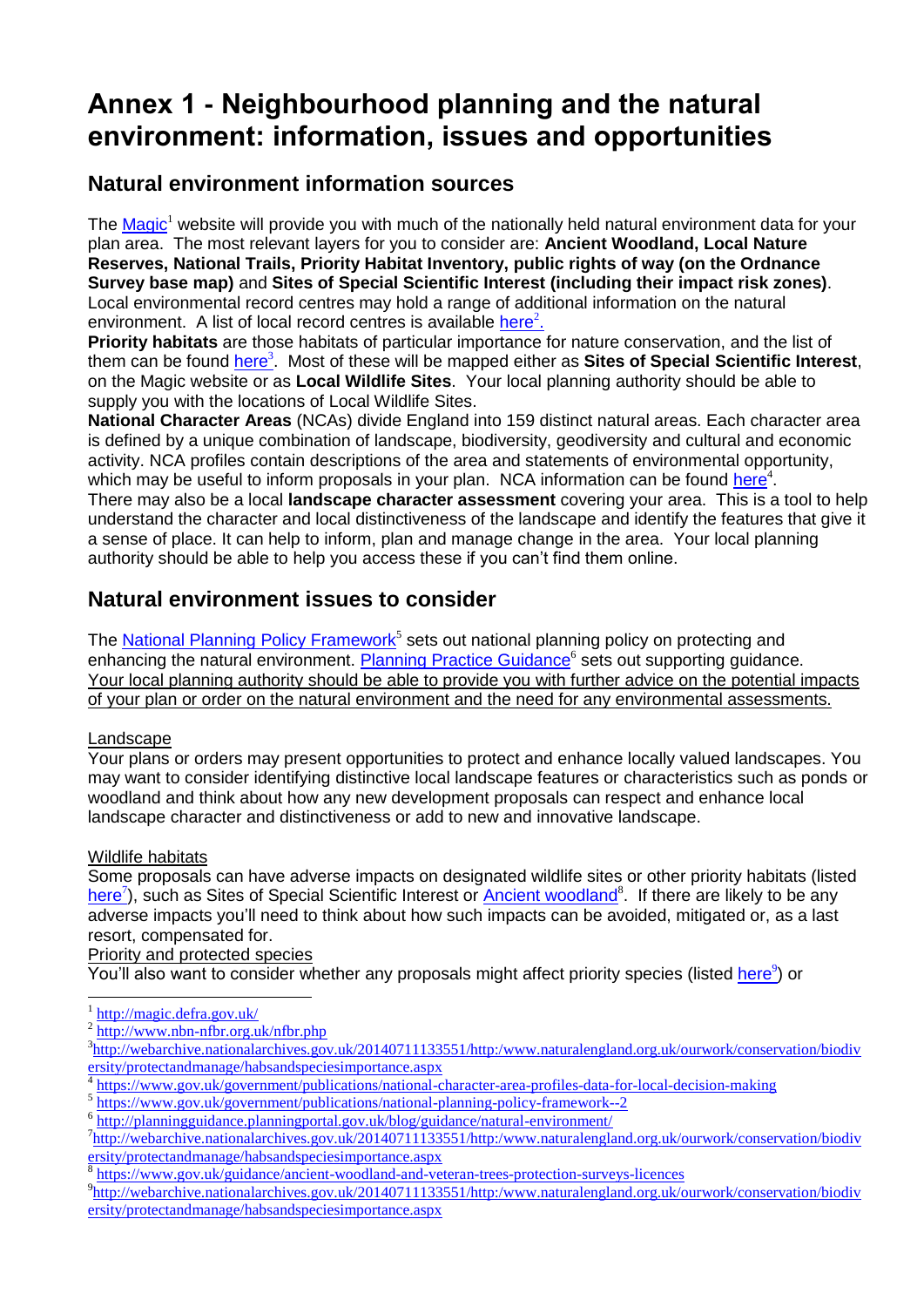protected species. To help you do this, Natural England has produced advice [here](https://www.gov.uk/protected-species-and-sites-how-to-review-planning-proposals)<sup>10</sup> to help understand the impact of particular developments on protected species.

### **Improving your natural environment**

Your plan or order can offer exciting opportunities to enhance your local environment. If you are setting out policies on new development or proposing sites for development, you may wish to consider identifying what environmental features you want to be retained or enhanced or new features you would like to see created as part of any new development. Examples might include:

- Providing a new footpath through the new development to link into existing rights of way.
- Restoring a neglected hedgerow.
- Creating a new pond as an attractive feature on the site.
- Planting trees characteristic to the local area to make a positive contribution to the local landscape.
- Using native plants in landscaping schemes for better nectar and seed sources for bees and birds.
- Incorporating swift boxes or bat boxes into the design of new buildings.
- Think about how lighting can be best managed to encourage wildlife.
- Adding a green roof to new buildings.

You may also want to consider enhancing your local area in other ways, for example by:

- Setting out in your plan how you would like to implement elements of a wider Green Infrastructure Strategy (if one exists) in your community.
- Assessing needs for accessible greenspace and setting out proposals to address any deficiencies or enhance provision.
- Identifying green areas of particular importance for special protection through Local Green Space designation (see [Planning Practice Guidance on this](http://planningguidance.planningportal.gov.uk/blog/guidance/open-space-sports-and-recreation-facilities-public-rights-of-way-and-local-green-space/local-green-space-designation/) <sup>11</sup>).
- Managing existing (and new) public spaces to be more wildlife friendly (e.g. by sowing wild flower strips in less used parts of parks, changing hedge cutting timings and frequency).
- Planting additional street trees.
- Identifying any improvements to the existing public right of way network, e.g. cutting back hedges, improving the surface, clearing litter or extending the network to create links.
- Restoring neglected environmental features (e.g. coppicing a prominent hedge that is in poor condition, or clearing away an eyesore).

<sup>10</sup> <https://www.gov.uk/protected-species-and-sites-how-to-review-planning-proposals>

<sup>11</sup> [http://planningguidance.planningportal.gov.uk/blog/guidance/open-space-sports-and-recreation-facilities-public-rights-of](http://planningguidance.planningportal.gov.uk/blog/guidance/open-space-sports-and-recreation-facilities-public-rights-of-way-and-local-green-space/local-green-space-designation/)[way-and-local-green-space/local-green-space-designation/](http://planningguidance.planningportal.gov.uk/blog/guidance/open-space-sports-and-recreation-facilities-public-rights-of-way-and-local-green-space/local-green-space-designation/)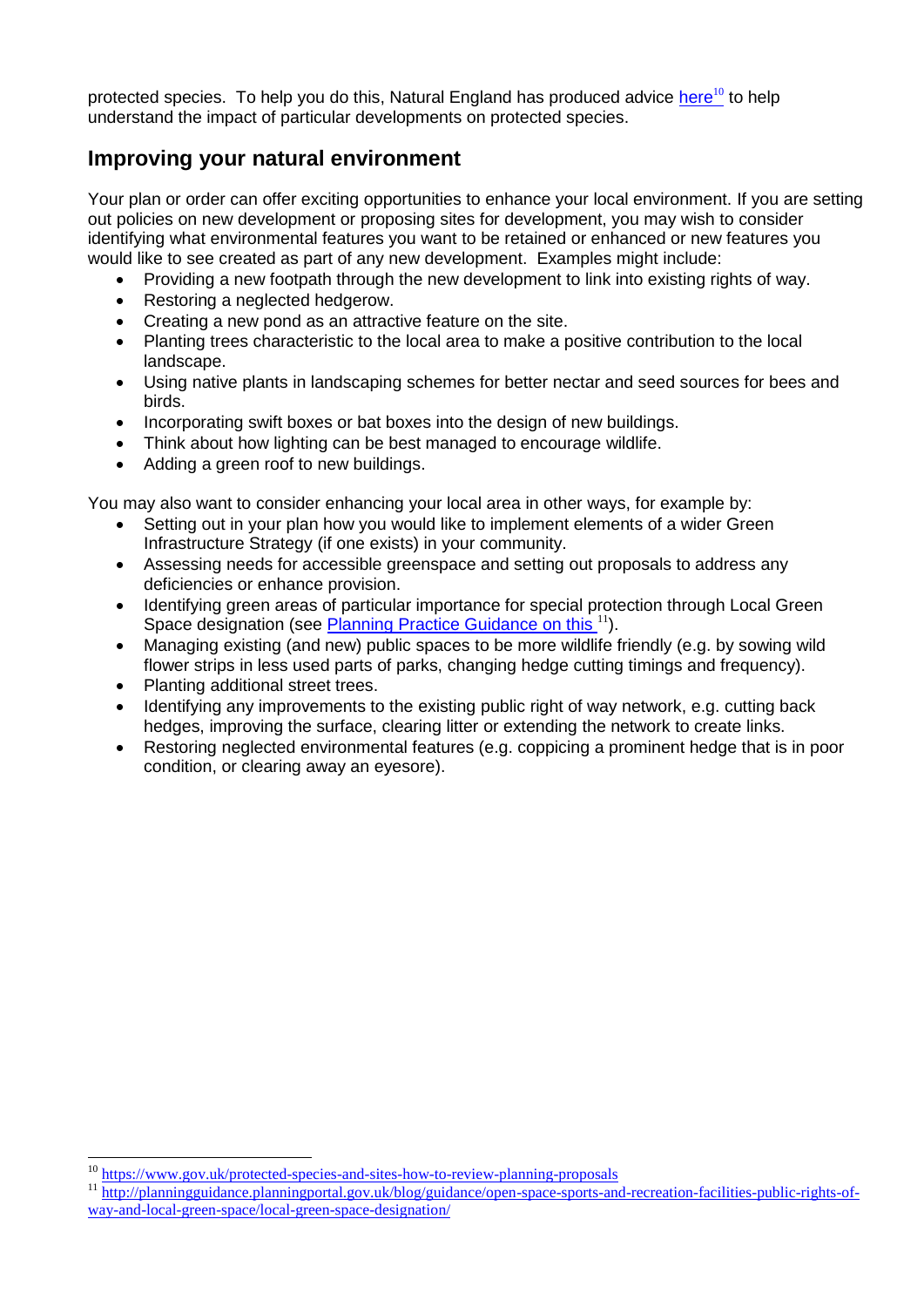# **A2 The Environment Agency**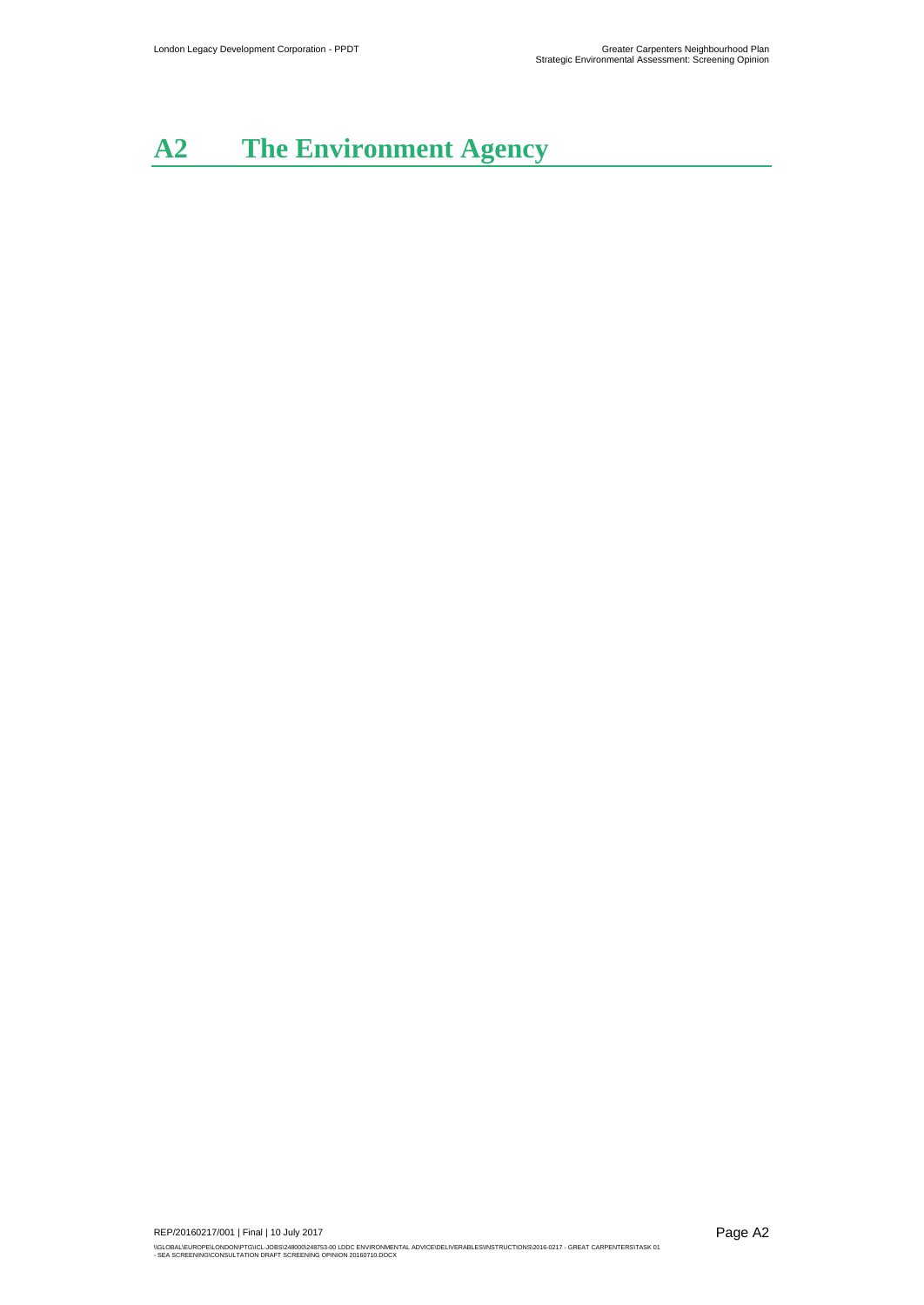#### Hi Gudrun

I don't recall seeing this consultation before but thanks for bringing it to my attention.

#### Our comments are as follows:

Thank you for consulting us on the SEA screening opinion for the Greater Carpenters Neighbourhood Plan. We are a statutory consultee in the SEA process and aim to reduce flood risk and protect and enhance the water environment.

We have identified that the neighbourhood plan area will be affected by the following environmental constraints:

#### Flood risk

The neighbourhood plan area is sited within areas of flood zone 2 and 3.

#### Main river

The River Lee (Tottenham Locks to Bow Locks/Three Mills Lock) runs adjacent to the neighbourhood plan area on the south-westerly boundary. This watercourse is currently failing to reach good ecological status/potential under the Water Framework Directive because it is heavily modified and is impacted from urban diffuse pollution, point source pollution, etc. It is currently classified as having bad ecological status. Developments within or adjacent to this watercourse should not cause further deterioration and should seek to improve the water quality based on the recommendations of the Thames River Basin Management Plan. A WFD assessment of the potential impacts of the development on this watercourse may be required if direct works are proposed.

The SA/SEA for the Local Plan should have assessed/reviewed the potential impacts of any site allocations. We acknowledge that an EIA/specific assessments accompanying the planning application should adequately address the environmental constraints identified.

For your information we have published joint advice with Natural England, English Heritage and the Forestry Commission on neighbourhood planning which sets out sources of environmental information and ideas on incorporating the environment into plans.

This is available at: <http://publications.environment-agency.gov.uk/PDF/GEHO0212BWAZ-E-E.pdf>

Kind regards

Keira

**Keira Murphy MRTPI** Planning Specialist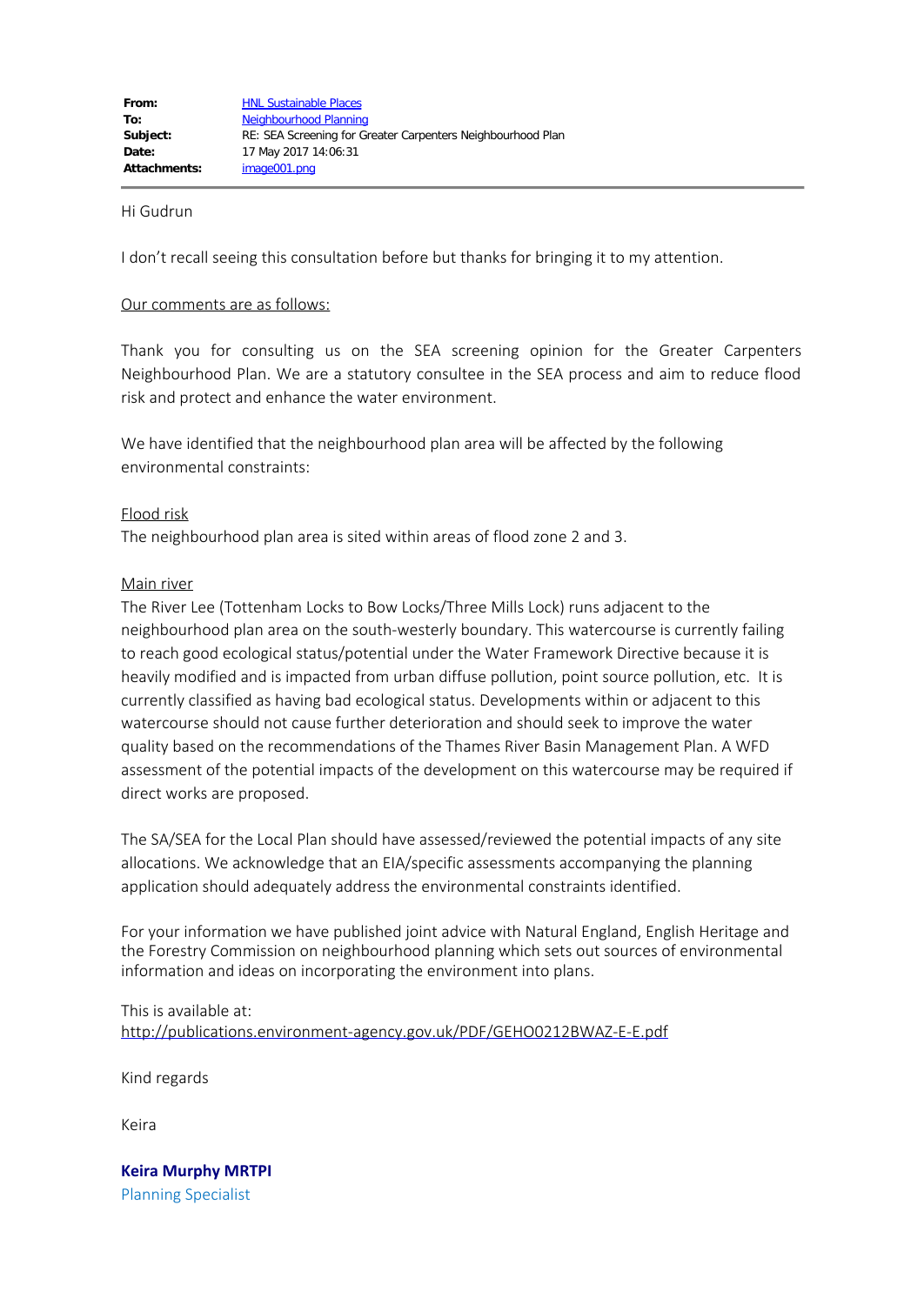#### Sustainable Places Team

Environment Agency | Hertfordshire & North London <sup>2</sup> 0203 025 5560 |  $\boxtimes$  [hnlsustainableplaces@environment-agency.gov.uk](mailto:hnlsustainableplaces@environment-agency.gov.uk) - Ergon House, Horseferry Road, London, SW1P 2AL

**From:** Neighbourhood Planning [mailto:neighbourhoodplanning@londonlegacy.co.uk] **Sent:** 16 May 2017 10:40 **To:** Planning Policy <PlanningPolicy@londonlegacy.co.uk>; Murphy, Keira <keira.murphy@environment-agency.gov.uk> **Cc:** Neighbourhood Planning <neighbourhoodplanning@londonlegacy.co.uk> **Subject:** RE: SEA Screening for Greater Carpenters Neighbourhood Plan

#### Dear Keira

You may recall that we recently contacted with regarding a consultation on a SEA Screening Opinion for the Greater Carpenters Neighbourhood Plan. This consultation period has now ended therefore I am seeking confirmation that you had no comments you wished to make on this document.

Please can you confirm either way as soon as possible.

Regards

Gudrun

**Gudrun Andrews Senior Planning Policy Officer London Legacy Development Corporation** Level 10 1 Stratford Place, Montfichet Road London E20 1EJ

**Direct:** 020 3288 1820

**Email: [gudrunandrews@londonlegacy.co.uk](mailto:gudrunandrews@londonlegacy.co.uk) Web: [www.QueenElizabethOlympicPark.co.uk](http://www.londonlegacy.co.uk/)**

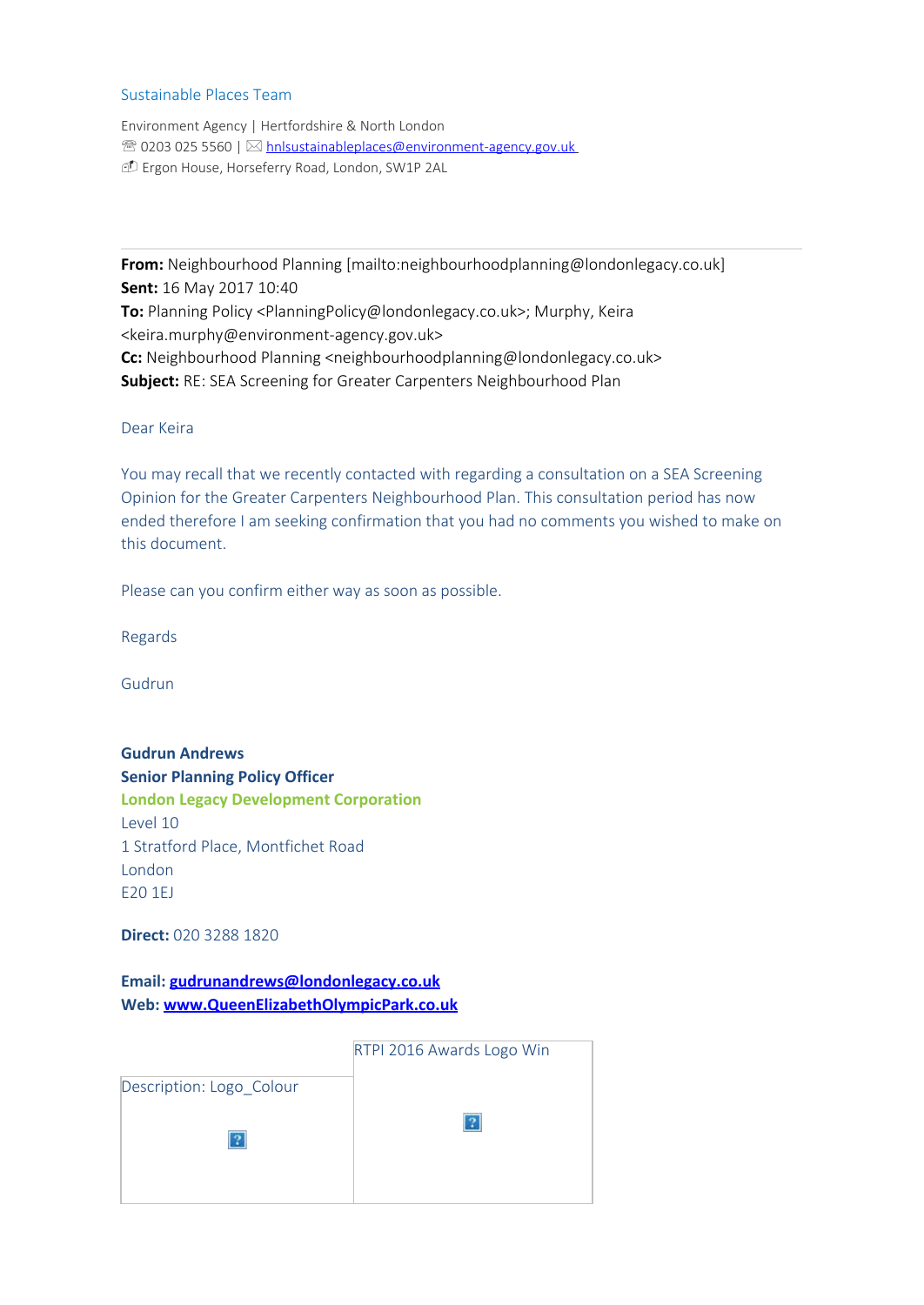**Queen Elizabeth Olympic Park is now open. For more information please visit [www.QueenElizabethOlympicPark.co.uk](http://www.londonlegacy.co.uk/)**

**From:** Planning Policy **Sent:** 05 April 2017 11:14 **To:** Planning Policy; 'keira.murphy@environment-agency.gov.uk' **Cc:** Neighbourhood Planning **Subject:** RE: SEA Screening for Greater Carpenters Neighbourhood Plan

Apologies a copy of the screening opinion also attached.

Regards

Gudrun

**From:** Planning Policy **Sent:** 05 April 2017 10:43 **To:** [keira.murphy@environment-agency.gov.uk](mailto:keira.murphy@environment-agency.gov.uk) **Cc:** Neighbourhood Planning **Subject:** SEA Screening for Greater Carpenters Neighbourhood Plan

Dear Keira

Please see attached letter informing you of the SEA Screening Opinion consultation for the Greater Carpenters Neighbourhood Plan.

Regards

Gudrun

**Gudrun Andrews Senior Planning Policy Officer London Legacy Development Corporation** Level 10 1 Stratford Place, Montfichet Road London E20 1EJ

**Direct:** 020 3288 1820

**Email: [gudrunandrews@londonlegacy.co.uk](mailto:gudrunandrews@londonlegacy.co.uk) Web: [www.QueenElizabethOlympicPark.co.uk](http://www.londonlegacy.co.uk/)**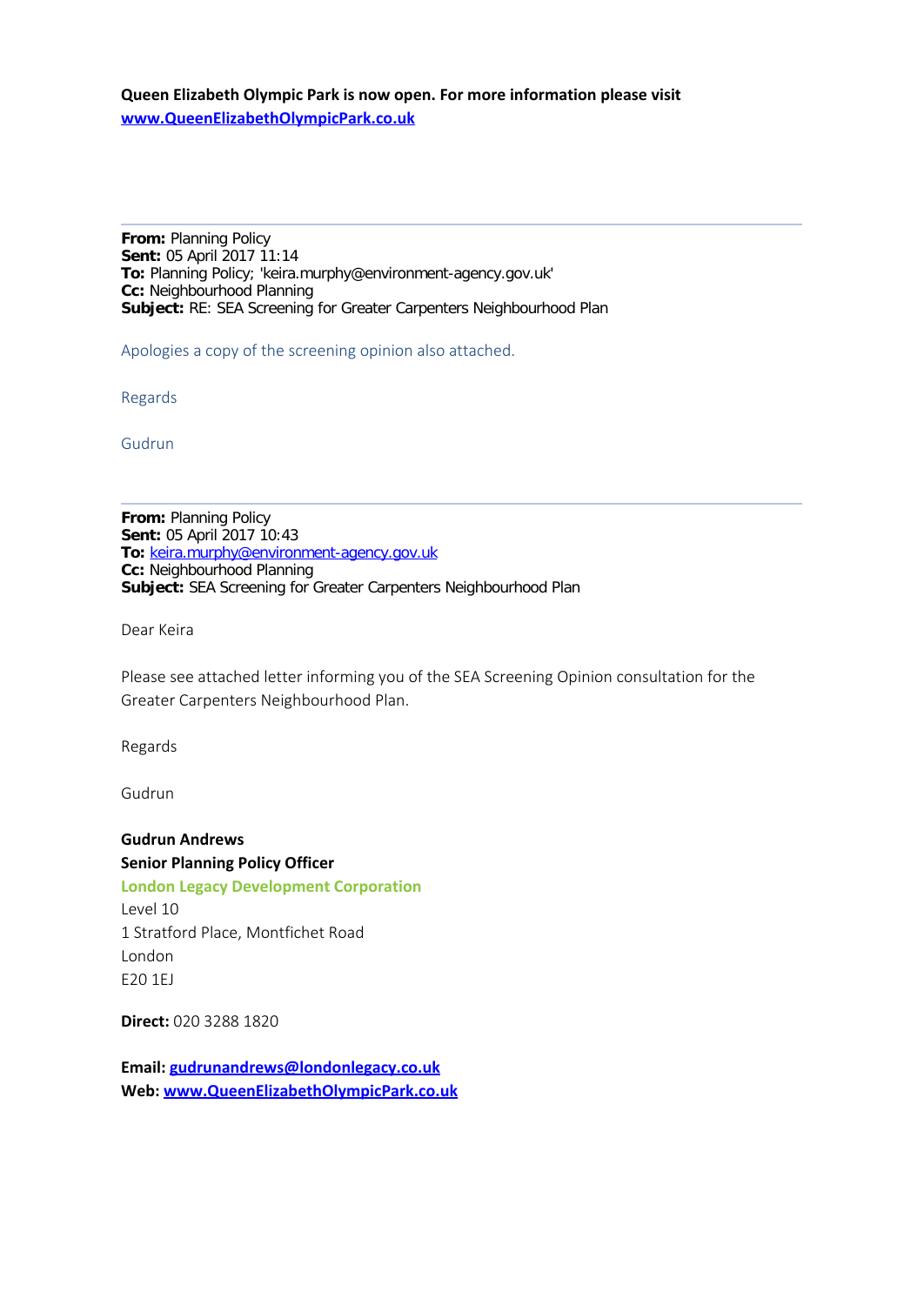|                          | RTPI 2016 Awards Logo Win |
|--------------------------|---------------------------|
| Description: Logo_Colour |                           |
|                          |                           |
|                          |                           |

**Queen Elizabeth Olympic Park is now open. For more information please visit [www.QueenElizabethOlympicPark.co.uk](http://www.londonlegacy.co.uk/)**

This communication and the information it contains is intended for the addressee only. It may be confidential, legally privileged and protected by law. Unauthorised use, copying or disclosure of any of it may be unlawful. If you have received this communication in error, please contact me immediately by email or telephone and then delete the e-mail and its attachments from your system. This email and any attachments have been scanned for viruses by Symantec and on leaving the London Legacy Development Corporation they were virus free. No liability will be incurred for direct, special or indirect or consequential damages arising from alteration of the contents of this message by a third party or as a result of any virus contained within it or attached to it. The London Legacy Development Corporation may monitor traffic data. For enquiries please call 020 3288 1800. London Legacy Development Corporation, Level 10, 1 Stratford Place, Montfichet Road, London, E20 1EJ.

[www.queenelizabetholympicpark.co.uk](http://www.queenelizabetholympicpark.co.uk/)

This email has been scanned by the Symantec Email Security.cloud service. For more information please visit [http://www.symanteccloud.com](http://www.symanteccloud.com/)

This message has been scanned and no issues were discovered. Click [here](https://mail1.environment-agency.gov.uk:9449/pem/pages/digestProcess/digestProcess.jsf?content=5181f377be9176fc35c1b31c3bd072e0d97ac2a1590cd7ce9fe01c9d6e2a0e022b54b10546d5dce68a56e6a9ed0da9b49fd76bdfc4252440da12ca4558293c2aba8697bf5dba0aea5d2d5d75f29dc69e4df5bbe5ba952fb7cd300f091dc0e984200a1153c1f11f3d728098bf7b9a4632bd66cfe06606eb1d4be67ea23447dd2e31df75b0fb30ccaa96b59f54823be52014ccedc59f369461c70feb24656b7df8) to report this email as spam

Information in this message may be confidential and may be legally privileged. If you have received this message by mistake, please notify the sender immediately, delete it and do not copy it to anyone else.

\_\_\_\_\_\_\_\_\_\_\_\_\_\_\_\_\_\_\_\_\_\_\_\_\_\_\_\_\_\_\_\_\_\_\_\_\_\_\_\_\_\_\_\_\_\_\_\_\_\_\_\_\_\_\_\_\_\_\_\_\_\_\_\_\_\_\_\_\_\_

\_\_\_\_\_\_\_\_\_\_\_\_\_\_\_\_\_\_\_\_\_\_\_\_\_\_\_\_\_\_\_\_\_\_\_\_\_\_\_\_\_\_\_\_\_\_\_\_\_\_\_\_\_\_\_\_\_\_\_\_\_\_\_\_\_\_\_\_\_\_

We have checked this email and its attachments for viruses. But you should still check any attachment before opening it. We may have to make this message and any reply to it public if asked to under the Freedom of Information Act, Data Protection Act or for litigation. Email messages and attachments sent to or from any Environment Agency address may also be accessed by someone other than the sender or recipient, for business purposes. Click <u>[here](https://mail1.environment-agency.gov.uk:9449/pem/pages/digestProcess/digestProcess.jsf?content=5181f377be9176fc17e13f9630fb3800520200897312206f31d813e859887f49c9ec2763a7ec049dc669394614e2bd95423d9bcb48223affd832b965994d31b179f7f95bb16b47d94949b3c8a632df6a70567109e54b4c03c06e954eb995e8e7579db62f3e2099dceb1f914f4c19f7a477ddb68acf08b693b133f29ef8c40e3bb167d3d0f154a460f888906606dcddf3c97c6dcca8e86e3b84eb33f3fa368c3d)</u> to report this email as spam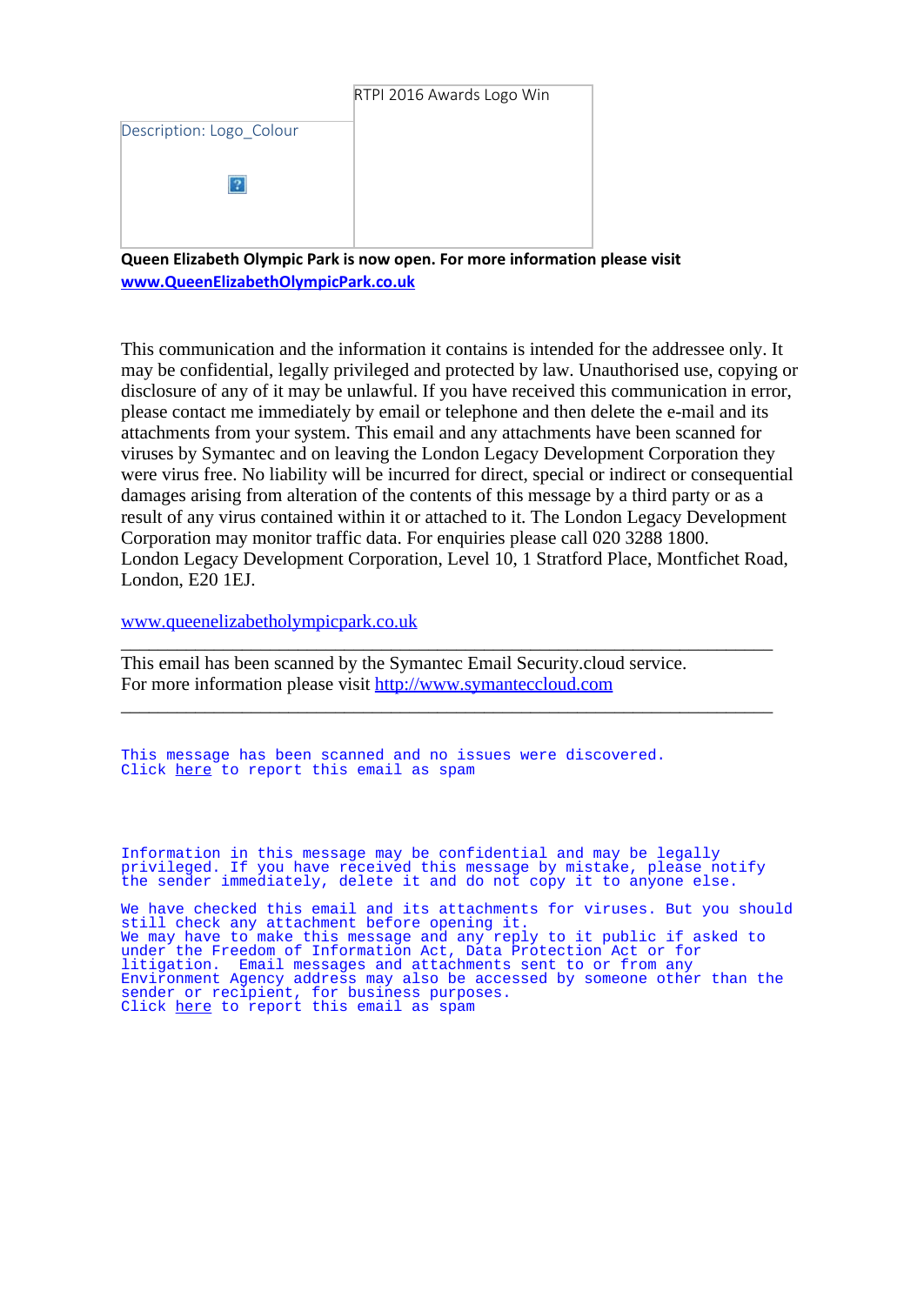# **A3 Transport for London**